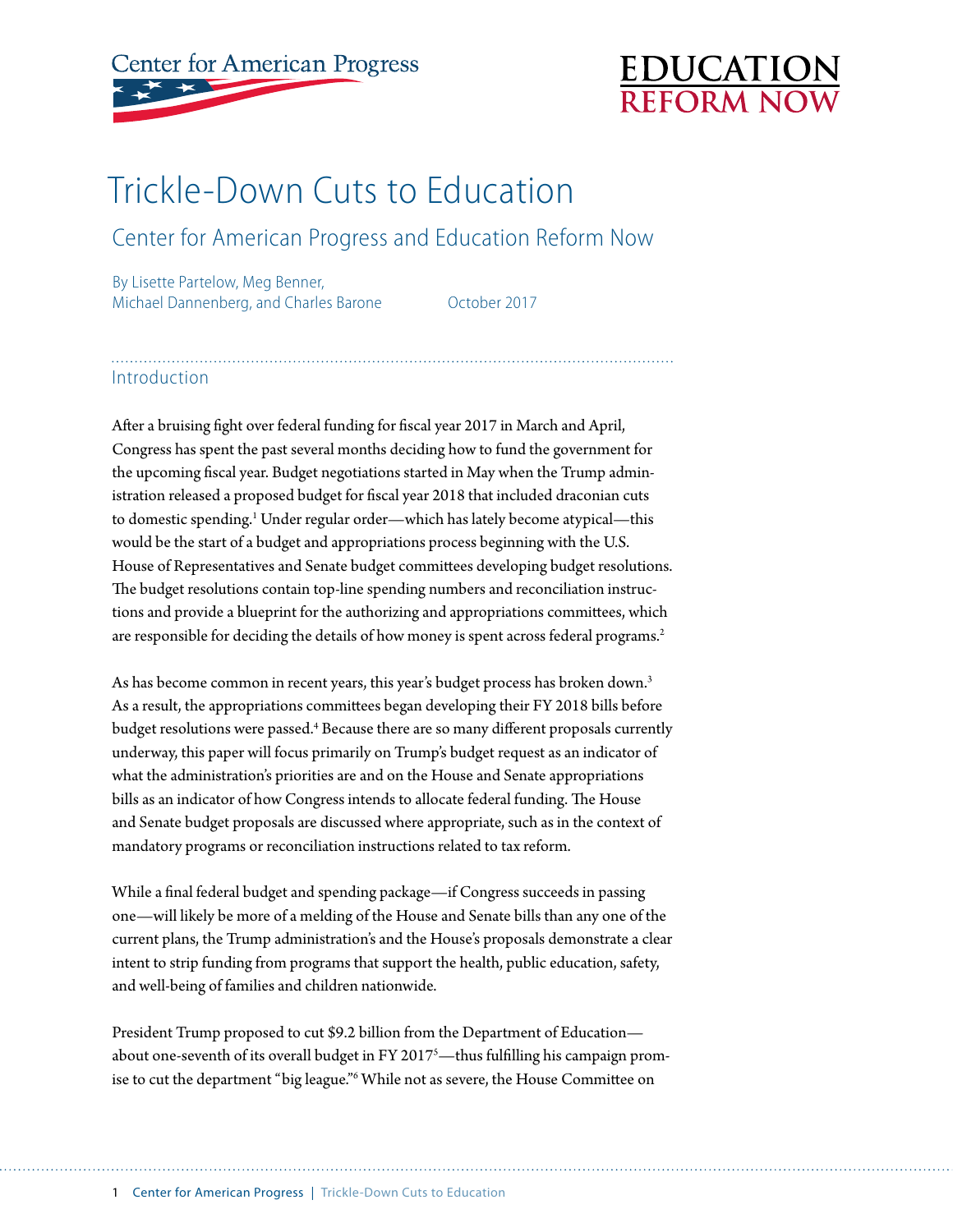Appropriations ultimately passed a bill proposing to reduce the department's budget by \$2.4 billion, cushioned by a \$3.9 billion raid of the Pell Grant reserve fund.7 Either way, the majority is actively seeking to strip resources from the Department of Education. Raiding student financial aid funds to lessen the blow to current program funding levels only masks the long-term agenda.

Fortunately, the Senate Committee on Appropriations' Labor, Health and Human Services, Education, and Related Agencies (LHHS) Subcommittee bucked this trend and preserved current program delivery funding levels for education, health care, and workforce training in the bill that its members passed through committee. As with the House of Representatives, however, the subcommittee proposed depleting a college student aid reserve fund to preserve those funding levels.<sup>8</sup> Because a final spending deal will likely include aspects of all three proposals, the potential immediate and long-term impacts of the cuts in both the administration's and the House's proposals are too devastating to ignore.

During hearings to defend the presidential budget request in the Senate,<sup>9</sup> U.S. Secretary of Education Betsy DeVos said that these cuts represent "tough decisions"10 but that states can continue to fund K-12 education programs and support services they deem most essential. Unfortunately, and whether she knows it or not, DeVos is being disingenuous.

There is no wiggle room for states to overcome the severe federal education funding decreases that would be the inevitable result of Trump's proposed budget or the bill passed by the House Appropriations Committee. Education spending has still yet to recover from the Great Recession in many states.<sup>11</sup> Because of state constitution balanced-budget provisions, when faced with significant federal funding cuts, states are forced to either further cut education programs or raise taxes.12 The idea of further raising taxes to backfill Trump's education funding cuts simply is not practical in states such as Maryland,<sup>13</sup> Illinois,<sup>14</sup> and New Jersey, 15 which are struggling to fund their current responsibilities.

Just as significant is that the proposed cuts to K-12 education are only the tip of the iceberg when it comes to the potential harm of these budget proposals to public school funding and children. Outside of education, the Trump administration and the House proposed deep cuts to programs that support working families, in areas such as health care, nutrition, affordable housing, and support for children with disabilities. Programs in these areas enable students to come to school ready and able to learn. For example, the full Trump budget—which assumes that the approximately \$800 billion in Medicaid cuts that were a part of the failed House bill to repeal the Affordable Care Act are enacted<sup>16</sup>—includes an additional \$610 billion in cuts over 10 years to Medicaid,<sup>17</sup> a program that provides health coverage to more than 37 million low- and middle-income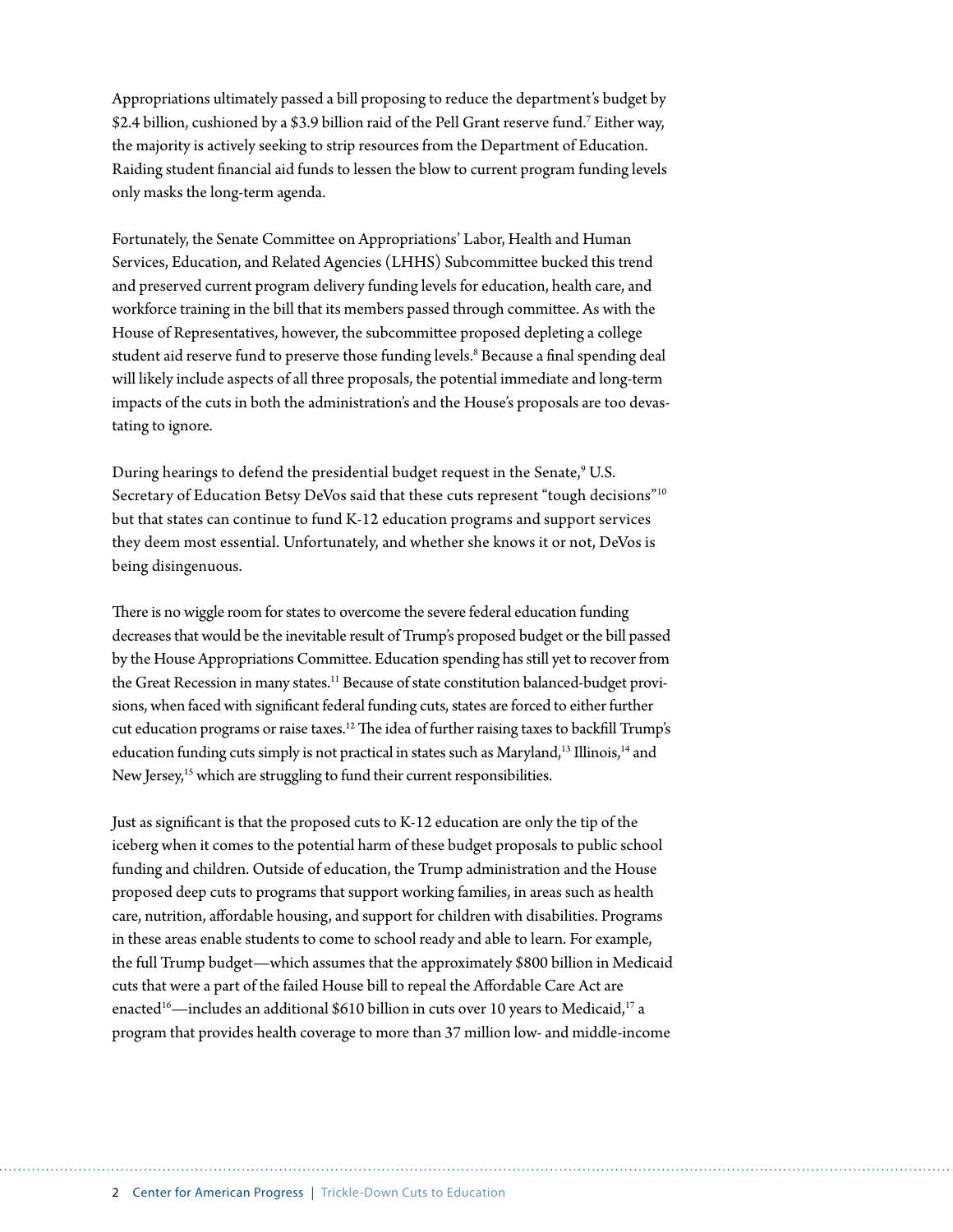children,<sup>18</sup> as well as in-school health services to students with disabilities.<sup>19</sup> The House Republican budget resolution goes even further and proposes cutting Medicaid by \$1.5 trillion over 10 years.<sup>20</sup>

Federal funding makes up an average of 31 percent of state budgets, with Massachusetts having the lowest share, at 16 percent, and Mississippi the highest, at 43 percent.<sup>21</sup> If a portion of this federal funding is eliminated, states would have to reorganize their budgets to allocate additional dollars to support working families. K-12 and higher education combined make up 38 percent of state budgets, the largest category of state spending.<sup>22</sup> Consequently, states would likely have to compensate for steep federal cuts to healthcare and other social services by making cuts to education.

What's more, the proposed direct education and social service cuts are only the beginning of what looks like a long-range plan to defund the public education system at the federal level. By calling for significant tax cuts for corporations and super wealthy families, the Trump administration and the majority in Congress intend to reduce overall federal revenue in future years, making the federal budget even tighter for future discretionary spending.<sup>23</sup>

This issue brief discusses in further depth three ways that the current Trump administration's and Republican House leaders' proposals would reduce public education funding. First, the authors discuss in some detail the direct cuts to federal education funding proposed by both Trump, with Betsy DeVos, and the House of Representatives, leaving states with little flexibility to meet students' academic and social needs. Second, the authors explore the Trump administration's and the House's proposals to slash children and families' basic living standards in areas such as food, housing, and medical care—all of which contribute to children's success in school. Without federal support, states will have to draw funding from other pots of money, including funding for education, to compensate for these cuts to human services. Finally, the authors highlight how Trump's tax agenda—with its disproportionate tax cuts for the wealthy—risks larger-than-ever deficits that, in turn, will be used to justify further cuts to public education.

# Direct cuts to federal investment in public education

President Trump's first budget for the Department of Education proposed to cut the department's total annual budget by a net \$9.2 billion, $^{24}$  or 13.6 percent. The administration achieves this reduction by slashing or eliminating funding for scores of K-12, higher education, and adult literacy programs by even more than \$9.2 billion in order to finance massive increases in defense spending coupled with, in the education context, a more than \$1 billion allocation for Title I portability programs and private school vouchers.<sup>25</sup>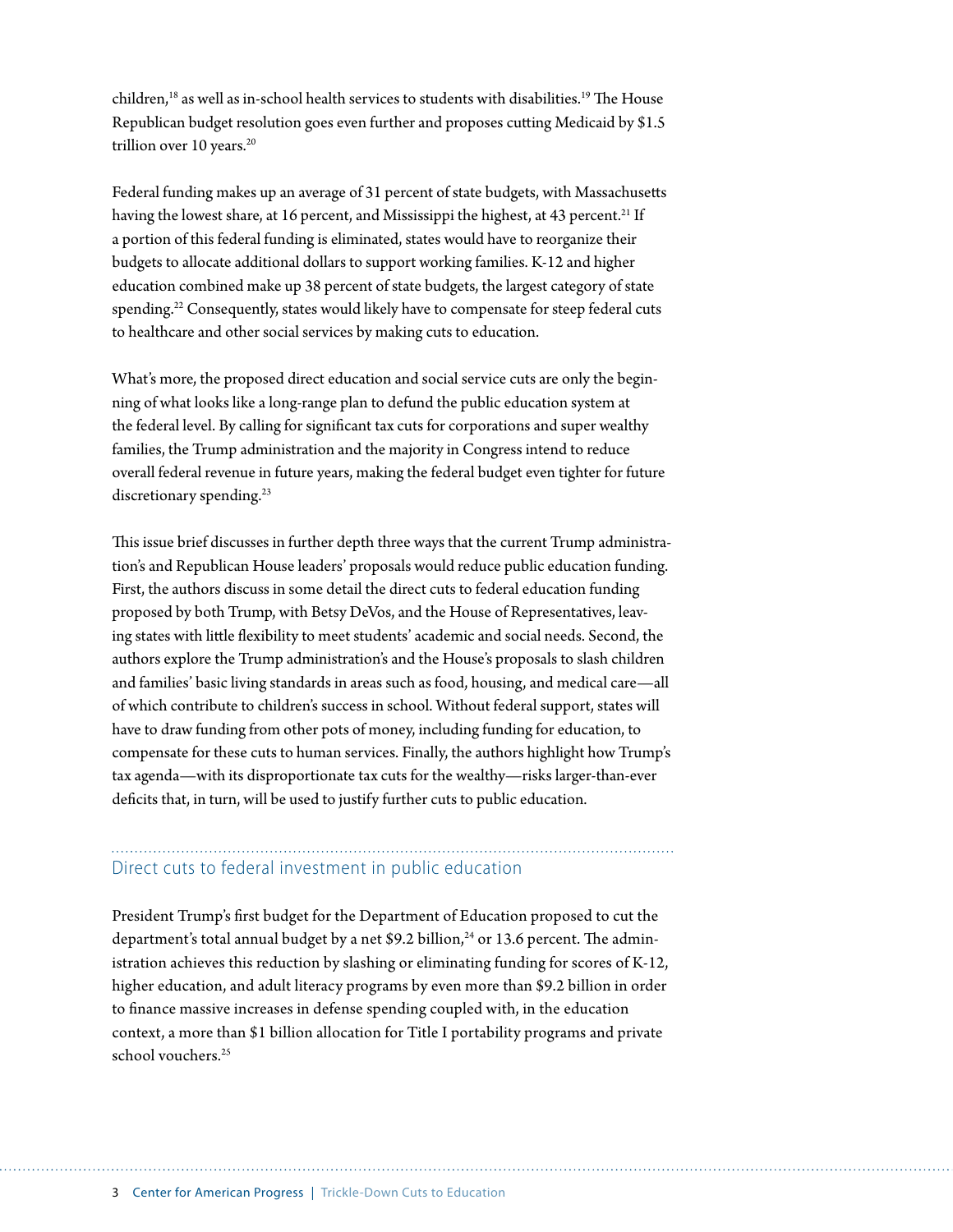The biggest proposed cut to K-12 education in both the Trump-DeVos budget and the House appropriations bill comes from the elimination of the main teacher quality grant program—known as the Supporting Effective Instruction State Grant—which provides funding to defray the cost of recruiting, training, hiring, and developing the country's 3.1 million public school teachers. <sup>26</sup> Notably, the Trump-DeVos budget eliminates the main federal after-school support program—21st Century Community Learning Centers (CCLC)—that provides summer-learning and after-school programs to some 1.6 million children.<sup>27</sup> These programs offer a safe environment for academic support and nonacademic enrichment during out-of-school time. The House appropriations bill rejected immediate elimination of 21st CCLC but would cut funding for after-school programs by \$91 million.<sup>28</sup>

While the House Appropriations Committee proposal tempers the president's proposed cuts somewhat by reducing the department's overall program budget by \$2.4 billion instead of \$9.2 billion,<sup>29</sup> it follows the lead of the Trump administration in other ways. It includes similar massive cuts to critical programs, including the elimination of grants for teacher professional development and teacher salaries, as well as trimming grants for out-of-school services.

The Senate LHHS Subcommittee bill, on the other hand, proposed increasing the department's discretionary program spending by \$29 million—less than one-tenth of a percent—from the FY 2017 level and maintains current funding levels for the Supporting Effective Instruction State Grant and 21st Century Community Learning Centers.30 However, the Senate took some \$2.6 billion out of a Pell Grant reserve fund and shifted the bulk of those resources to other priorities outside of college aid and K-12 education.31 Even if those funds were not going to be held in reserve for the inevitable increased need to fund Pell Grants in the future, the Senate LHHS Subcommittee chose not to use the funds for other education-related purposes, such as boosting current Pell Grants by \$500 each or investing funding in other research-based reforms, such as quality professional development.

#### Teacher quality

Despite ample research indicating that teachers matter more to student achievement than any other in-school factor,<sup>32</sup> both the Trump-DeVos budget and the House appropriations bill proposed eliminating the Supporting Effective Instruction State Grant program, often referred to as Title II grants after the section of the Every Student Succeeds Act (ESSA), a reauthorization of the Elementary and Secondary Education Act, that authorizes the funding.

It is an ironic proposal given that the bipartisan authors of ESSA, signed into law in December 2015, made significant recommended improvements to the main Title II teacher quality program.<sup>33</sup> The new ESSA law ensures more careful targeting of funds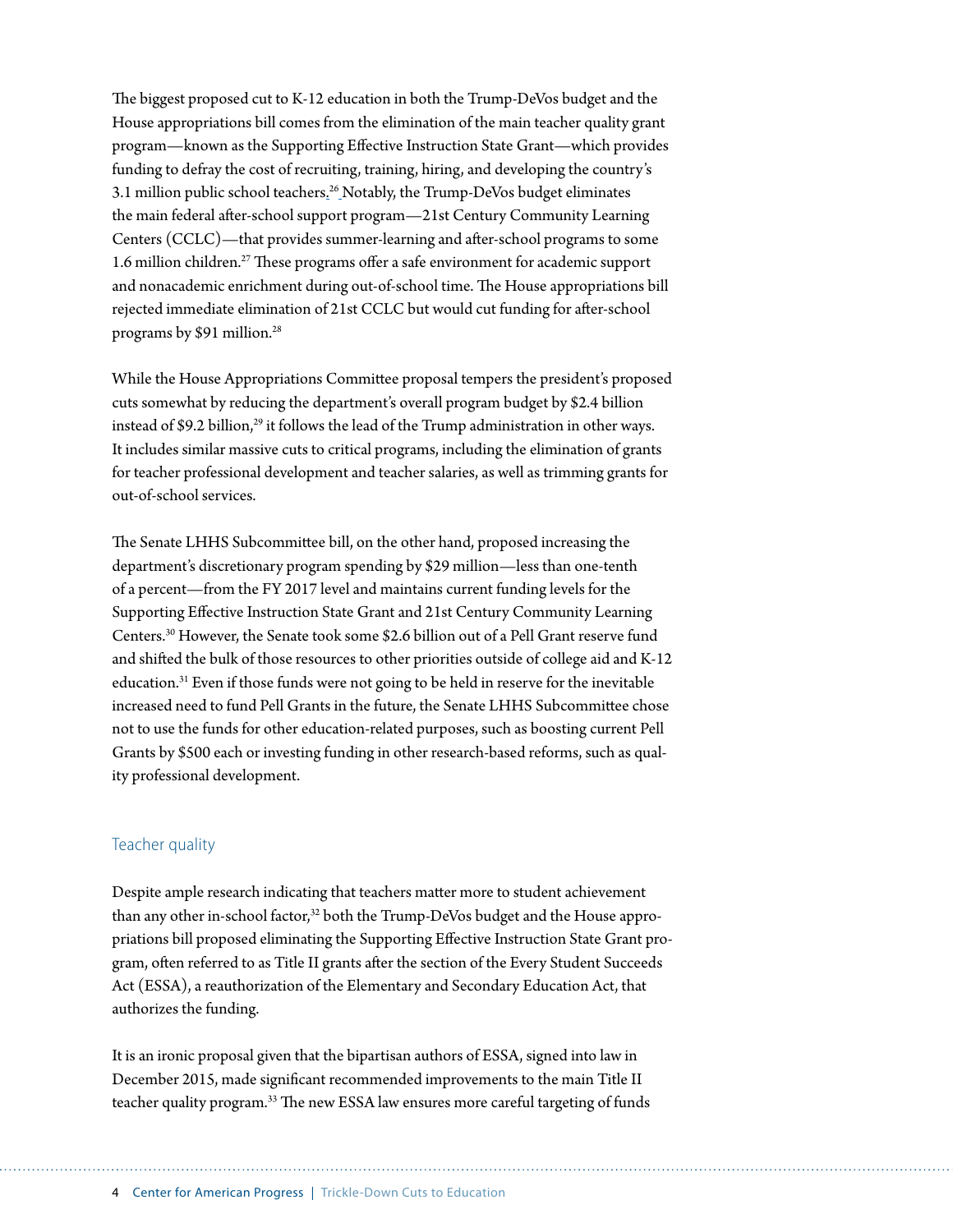to needy areas and children and allows states to leverage the relevant funding in support of an agenda to modernize and elevate the teaching profession.<sup>34</sup> The new ESSA law requires states to spend a significant portion of their Title II set-aside funds on implementing innovative teacher pipeline reforms rather than on administration of the program.35 The new ESSA law also, for the first time, permits funding of innovative teacher preparation programs that operate outside traditional schools of education, such as the Relay Graduate School of Education, the Sposato Graduate School of Education's Match Teacher Residency, and the Urban Teachers program.<sup>36</sup> But now, less than two years after ESSA's passage and before states have had a chance to begin implementing its improvements, the administration and the House have proposed to wipe out the main federal funding line of support for improving teacher quality.

Currently, Title II of ESSA supports teacher residency programs that prepare teachers in shortage subject areas or to teach in high-needs schools; high-quality induction programs; job-embedded professional development focused on continuous improvement of teachers' skills; and career ladders for accomplished teachers. The Trump-DeVos budget would eliminate federal support for all of these. In FY 2015, California received more than \$254 million and Illinois received more than \$93 million in Title II teacher quality funds.37 To give those numbers greater meaning, consider that those amounts are sufficient to fund rigorous new teacher professional development programs for an estimated 28,000 new teachers in California and 10,000 in Illinois.<sup>38</sup>

It is notable that even public charter schools would suffer under Trump and Devos' proposed cuts to Title II. If one assumes that charter schools get their fair share of Title II funds as per the underlying ESSA statue,<sup>39</sup> with 5 percent of the nation's students,<sup>40</sup> they stand to lose \$115 million per year under the Trump-Devos budget<sup>41</sup>—close to onethird of the amount the federal government invested in the Charter Schools Grants program in FY 2017.42 *Education Week* reports that Eagle Academy Public Charter School in Washington, D.C., for example, receives roughly \$82,000 in Title II funding annually.<sup>43</sup> Joe Smith, the school's chief financial officer, states, "If this was taken away from us, that would hurt. I don't know what the new money [for charter schools in Trump's budget] is for. But I know what Title II is for. It's for any school that serves poor children, to help their students."44

#### After-school programs

The administration and the House Appropriations Committee also proposed elimination or severe cuts, respectively, to the 21st Century Community Learning Centers program.45 Currently funded with more than \$1 billion, this program provides enrichment opportunities in safe environments to more than 1.6 million students per year,<sup>46</sup> 70 percent of whom are students of color.<sup>47</sup> Much of this funding supports after-school programs, but 21st CCLC also funds before-school and summer programs.<sup>48</sup> Research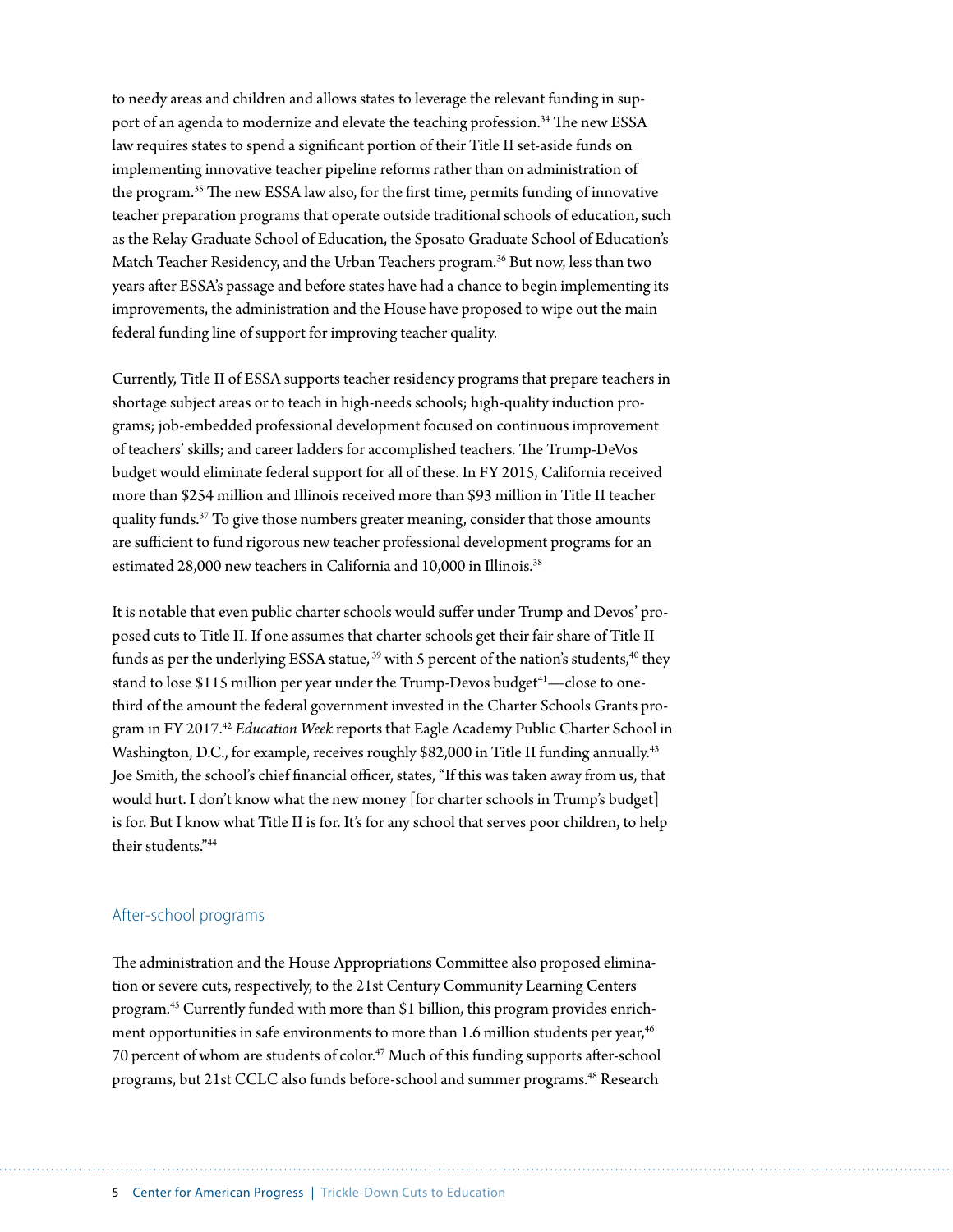indicates that participation in 21st CCLC is linked to better attitudes toward school, higher rates of school attendance, fewer suspensions, and better performance in school, among other outcomes.49 In addition, many of these programs provide students with snacks or meals.<sup>50</sup>

Nationwide, the average school day ends two or more hours before the end of a normal workday.51 These after-school hours coincide with the 3 p.m. to 7 p.m. time period in which one-fifth of all juvenile crimes occur.<sup>52</sup> The proposed after-school program cuts would present working parents with an untenable choice: accept unsafe or unregulated after-school care options, reduce their working hours to care for their children, or quit their jobs entirely.

The Trump-DeVos budget would zero out all federal funding for this program, and the House appropriations bill would reduce the program by \$91 million dollars—which would affect services for thousands of children across the country.<sup>53</sup>

If these cuts were enacted, states would have to either backfill the loss of federal support for out-of-school care by drawing from other limited funding streams or accept that previously served students would now be in unsafe, unsupervised environments outside of school hours.<sup>54</sup> Attendance, student achievement, and peer and student-toteacher relations could suffer.<sup>55</sup> States that cut after-school programs would likely have to allocate additional dollars in future years to triage the loss of jobs or depressed student outcomes. The proposed after-school cut should be viewed at best as penny-wise and pound-foolish.

#### Higher education funding

The cuts proposed by the administration and the congressional appropriations committees affect K-12 and higher education differently—the latter in a more opaque way. The Department of Education allocates the majority of funding for elementary and secondary education to states and districts directly, but many of the cuts to higher education are to federal funding allocated directly to students or institutions. The cuts to college affordability and access programs will not directly affect state spending, but they will surely have a detrimental effect on college access, student outcomes, and career potential.

The Trump-DeVos budget and the House Appropriation Committee bill raid student aid programs—including the federal Pell Grant reserve, which the federal government slowly established after an inadequate rainy day fund led to painful cuts<sup>56</sup> to the program—by \$3.9 billion and \$3.3 billion, respectively. 57 The Pell Grant is the fundamental building block of financial aid support for low-income students. The total demand for and resulting cost of the Pell Grant program grew exponentially between 2007 and 2011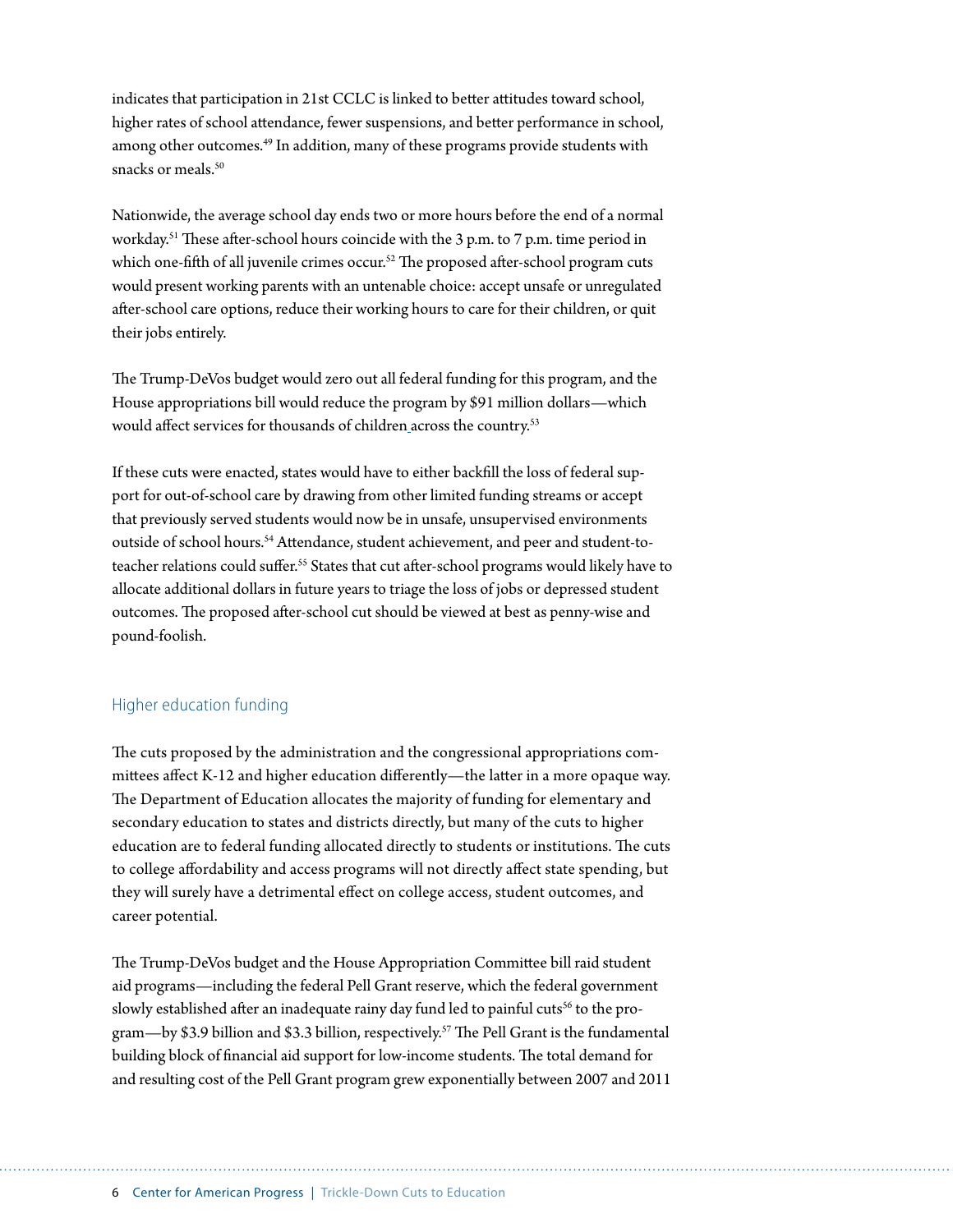as a result of more Americans enrolling in college and lower family incomes during the Great Recession.<sup>58</sup> In 2011, to compensate for an inadequate reserve to fund the growing demand of Pell Grants, Congress cut year-round Pell Grant eligibility, which was restored this year, and eliminated graduate student subsidized loans.<sup>59</sup> This affected the student aid packages of students nationwide.<sup>60</sup> By cutting the Pell Grant reserve, President Trump and Secretary DeVos risk the ability to fund future upticks in Pell Grant demand, thereby requiring either future reductions to eligibility, lower awards, or cuts to other education programs. In other words, Trump, DeVos, and the House majority would set up the Pell Grant program to act as a hatchet against other discretionary domestic spending in future years—again.<sup>61</sup>

The Senate LHHS appropriations bill proposes a 1.7 percent increase in the maximum value of the Pell Grant but also reduces the program's reserves by \$2.6 billion and redirects the dollars to other priorities of K-12 and higher education. If the \$2.6 billion were used to increase Pell Grant awards, that amount would fund a near \$500 increase in the maximum award, as opposed to the modest 1.7 percent increase proposed by the Senate LHHS committee.<sup>62</sup> The Senate's proposed 1.7 percent increase to the maximum Pell Grant value is a modest step forward in college affordability, but withdrawing any funds from the reserve threatens the sustainability of the program. $63$  Sen. Roy Blunt (R-MO) and Sen. Patty Murray (D-WA), chairman and ranking member of the Senate LHHS Subcommittee, respectively, say they are committed to trying to increase discretionary funding levels for the program in order to protect the program's reserve; in the tense fiscal environment, however, and given the administration's and the House's proposals to eat into the reserves even more, it is highly important that Congress add new discretionary funding to at least maintain future program stability.<sup>64</sup> Every penny carefully accumulated in the Pell Grant reserve should go toward increasing college access, affordability, and success.

Regardless, all of these direct cuts to federal education programs are just the beginning. Many of Trump's proposed cuts to programs outside of the Department of Education put additional strain on states and districts to meet the needs of students and schools with substantially less funding.

# Cuts to noneducation programs would affect students and schools

Educators—including those in private schools that may benefit from the Trump-DeVos and House budgets—should consider that the president and House Republican leaders would not only defund Department of Education programs; they also want to strip states of funding for vital programs that serve low- and middle-income families, including Medicaid, affordable housing, food and nutrition assistance, job training, heating assistance, and economic development in cities and rural areas.<sup>65</sup> If their vision were realized, more kids would come to school in poverty, with unmet health needs and nutritional deficiencies, from unstable housing situations.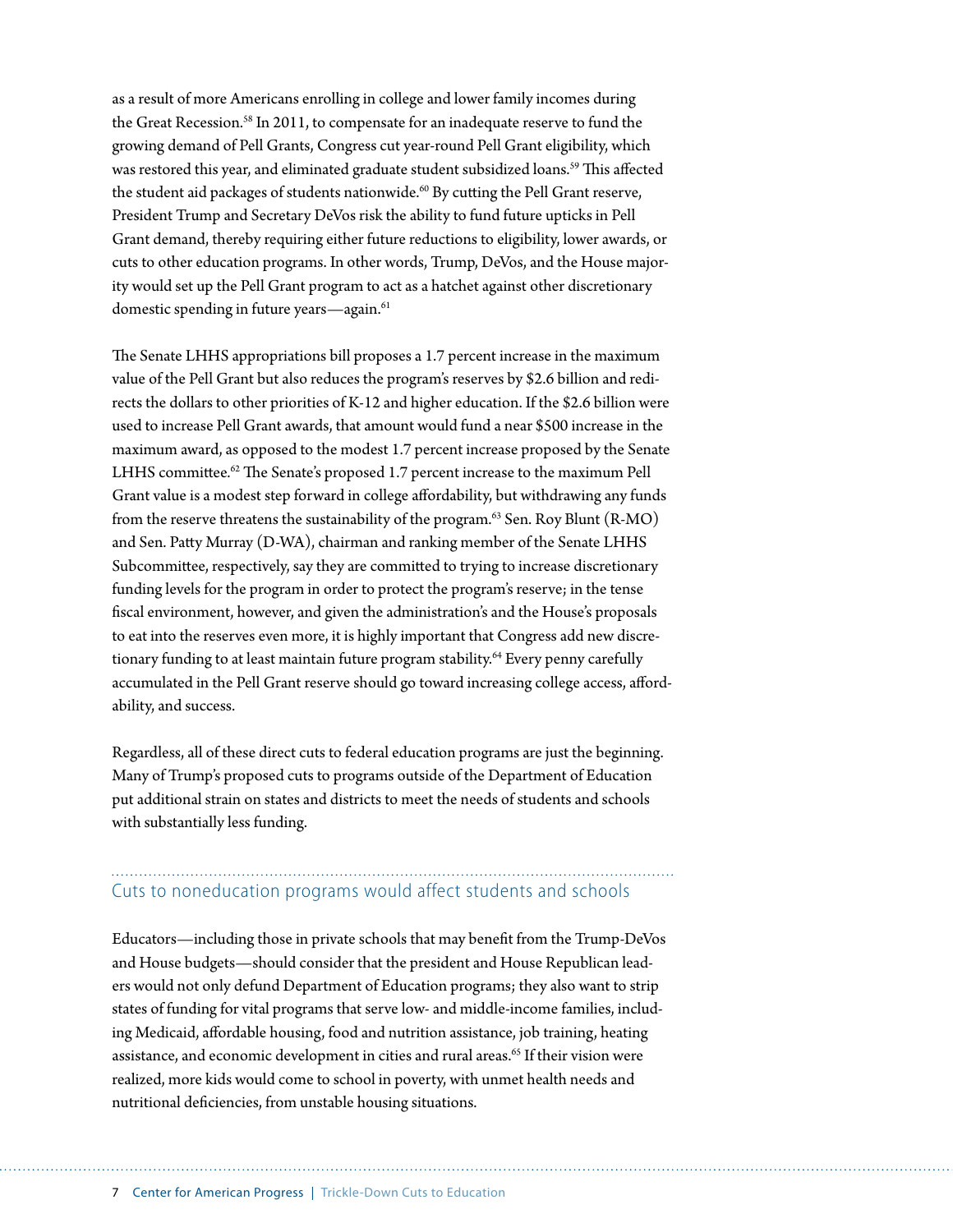The proposed cuts to Medicaid in both the Trump budget and, in particular, the House Republican budget resolution would have a distinct effect on schools. Thanks to fierce advocacy from the resistance, the majority congressional leadership's plan to repeal and replace the Affordable Care Act has failed to date, but in order to hold off further attempts to strip affordable health care from millions of Americans, advocates should assess and reflect on the likely impact those proposals would have if passed. In violation of his promise to protect Medicaid, the president has proposed slashing Medicaid by \$610 billion over 10 years.<sup>66</sup> The House budget resolution, which assumes that attempts to repeal and replace the Affordable Care Act succeed, proposed to cut Medicaid and other health care programs by \$1.5 trillion dollars over 10 years.67 Years of research indicate that access to health care has a positive impact on academic outcomes, suggesting that under the House Republican budget, schools would face an uphill battle to advance student achievement.<sup>68</sup> Even in families in which children remain insured, rolling back the coverage expansions achieved by the Affordable Care Act means fewer insured parents, and parents' health coverage is essential for children's health and financial stability.<sup>69</sup>

Moreover, advocates should keep in mind that school districts in participating states access Medicaid dollars directly to pay for medically necessary services for students with disabilities.70 The Individuals with Disabilities Education Act requires that districts provide all necessary services and resources to afford every child a "free appropriate public education," and some medically related supports qualify for Medicaid reimbursement.<sup>71</sup> With less Medicaid funding statewide to meet that guarantee, states and districts would have to siphon money from other education funding streams to afford necessary medical services that support the learning of students with disabilities.

Additionally, a recent issue brief by the Center for American Progress highlighted that many states cut education funding to make up for budget shortfalls caused by federal Medicaid cuts.72 Funding streams for higher education saw the deepest cuts, but most states also cut K-12 education.<sup>73</sup> It is likely that many states would make similar decisions if the proposed cuts are realized.

Beyond Medicaid, the administration and the House have proposed deep funding cuts to working families' health, safety, and pocketbooks that will in turn affect available state funding for education. For example, the Trump budget would cut the Supplemental Nutrition Assistance Program (SNAP), which provides nutrition assistance to struggling families, by \$193 billion, or 29 percent.<sup>74</sup> Similarly, the House criticized the growth of SNAP in previous House budgets over the past 15 years<sup>75</sup> and is likely to convert the program to a block grant which would provide states with insufficient funding to meet families' needs.76 The Trump budget also proposed cutting or outright eliminating affordable housing programs;<sup>77</sup> Temporary Assistance for Needy Families, which provides short-term income assistance and work programs for families in poverty;<sup>78</sup> and the Low Income Home Energy Assistance Program,<sup>79</sup> which prevents low-income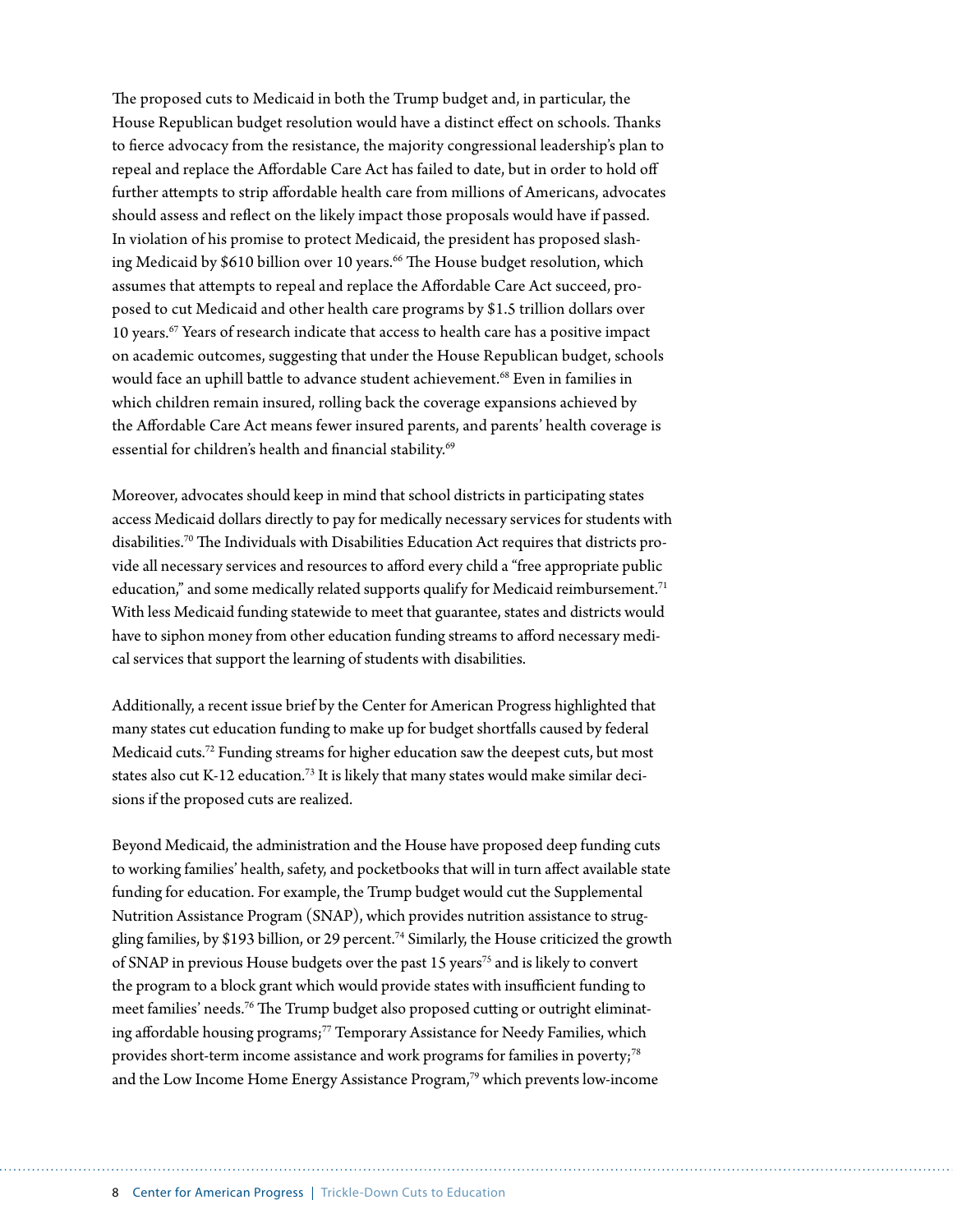households from living in the bitter cold—and the list goes on. Unfortunately, Congress will likely include aspects of the administration's proposal in the final budget.

While the impact of these cuts on low-income families is clear, it is important to note that these programs also help states serve far more middle-income families than many realize. Programs such as Medicaid help many middle-income families pay for nursing homes for aging parents, services for children with disabilities, and home health aides for long-term care, helping them to avoid bankruptcy or poverty when caring for a loved one. And nearly half of all Americans will experience at least one year of poverty or near poverty during their working years,<sup>80</sup> which means that the programs Trump intends to slash are often used by middle-class families. In fact, those who live in predominantly white, rural counties and voted for Trump are particularly likely to need temporary access to these services because they are 24 percent more likely to be living paycheck to paycheck than their urban counterparts.<sup>81</sup>

### Proposed cuts will pave the way for even deeper education cuts in the future

While Congress has yet to finalize the specifics of the FY 2018 budget, the intent of the Trump administration and the House is clear. Elements of their proposed budgets would have devastating impacts on families and children. But their broader policy agenda would lead to even more insidious education funding cuts in the future. Republican leaders in Congress have a well-worn playbook when it comes to addressing taxes and government spending, dubbed "starve the beast."<sup>82</sup> First come large tax cuts that significantly reduce government revenue overall, inevitably leading to deficits. Then, to address these needless deficits, the majority calls for major deficit reduction, including through severe cuts to government spending in order to remedy their self-inflicted problem.

While few will be transparent about employing this tactic in real time, a number of conservative economists, Milton Friedman for example,<sup>83</sup> intellectuals, such as Irving Kristol,<sup>84</sup> and politicians, such as President Ronald Reagan,<sup>85</sup> have made a clear connection between conservatives' behavior and their long-run intent. Indeed, the starve-thebeast cycle played out recently in the most politically cynical of ways. In 2001 and 2003, President George W. Bush enacted large tax cuts that substantially increased the national deficit by an estimated 2 percent of gross domestic product (GDP).<sup>86</sup> Then, when President Barack Obama took office, majority leaders called for immediate spending reductions to minimize the national debt—despite warnings from respected economists that reducing spending before the economy recovered from the 2008 recession would constrict growth.<sup>87</sup> The majority went so far as to shut down the government in order to try to enforce their preferred spending cuts.<sup>88</sup>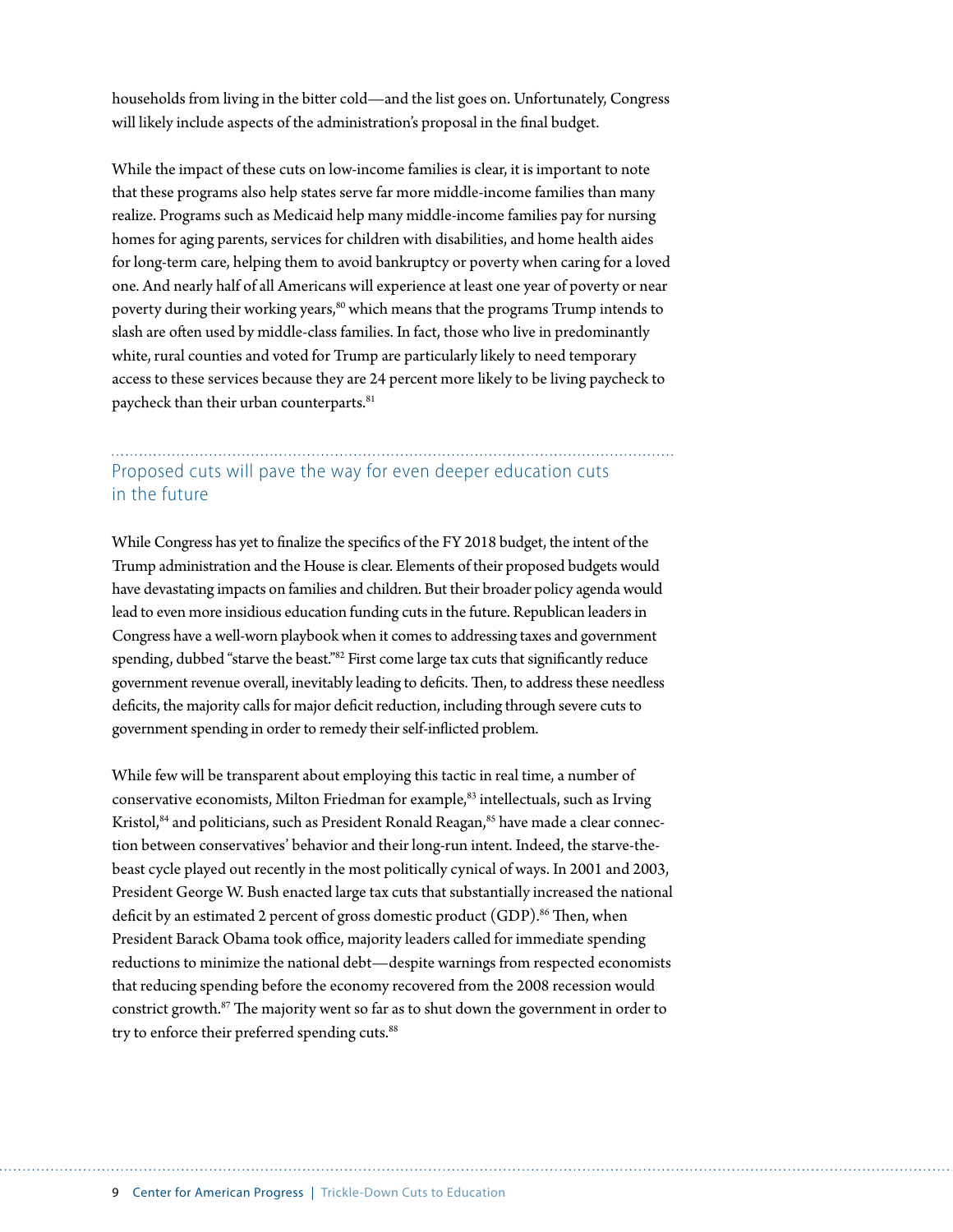Fast forward to 2017, and the country again has a Republican administration and Republican-led Congress proposing large tax breaks primarily for the super wealthy that would significantly increase the deficit.<sup>89</sup> While some anti-deficit conservative voices have remained consistent by criticizing the impact of Trump's tax plan on deficits, many have ignored the inevitable effects of the proposed cuts on the national debt.<sup>90</sup>

#### A closer look at the Trump tax plan

The starve-the-beast tactic has a sequenced and disproportionate impact on struggling families and education programs.

First, consider the effect of tax cuts. Congressional Republican leaders often claim that their proposed tax cuts would be widely enjoyed.<sup>91</sup> However, previously enacted and currently proposed cuts have an unequal benefit for high-income households.<sup>92</sup> For example, as a presidential candidate, Trump proposed three tax benefits to defray the cost of child care, but 70 percent of those benefits would go to families earning \$100,000 or more annually.93 CAP estimates that the deduction would provide only \$5.55 per year in additional benefits for a typical family of four in the struggling areas that swung the election in Trump's favor,  $94$  while dishing out \$7,329 in tax breaks for higher-income families living in the Manhattan neighborhood that Ivanka Trump used to call home.<sup>95</sup> According to one analysis, Trump's full tax proposal would actually increase taxes for 26 million low- and middle-income individuals,<sup>96</sup> while handing out \$317,000 per year to the richest 1 percent of households.<sup>97</sup>

Second, consider that to make up for the growing deficit as a result of tax cuts, Republicans in Congress typically propose disproportionate cuts to nondefense discretionary<sup>98</sup> (NDD) funding, which accounts for much of federal education funding. Since NDD funding is a relatively small portion of the budget—only 16 percent in FY 2016 cuts to this account often must be particularly drastic in order to make a dent in the full federal budget.<sup>99</sup>

Indeed, the majority has called in the past for a cut of \$1 trillion in NDD funding.100 At the federal level, NDD spending is poised to be at its lowest, as a percent of GDP, since 1962, the lowest point on record.<sup>101</sup> With states still struggling to stabilize their budgets after the 2008 recession, a deep cut in NDD would halt positive momentum toward recovery. This, in turn, would reduce inflows of tax revenue to states, leading to further cuts in state education spending.102

In other words, the Trump administration and congressional Republican budgets would set in motion a death spiral for public education. Call it trickle-down education or call it a Trojan horse for privatizing public education. The effect is the same.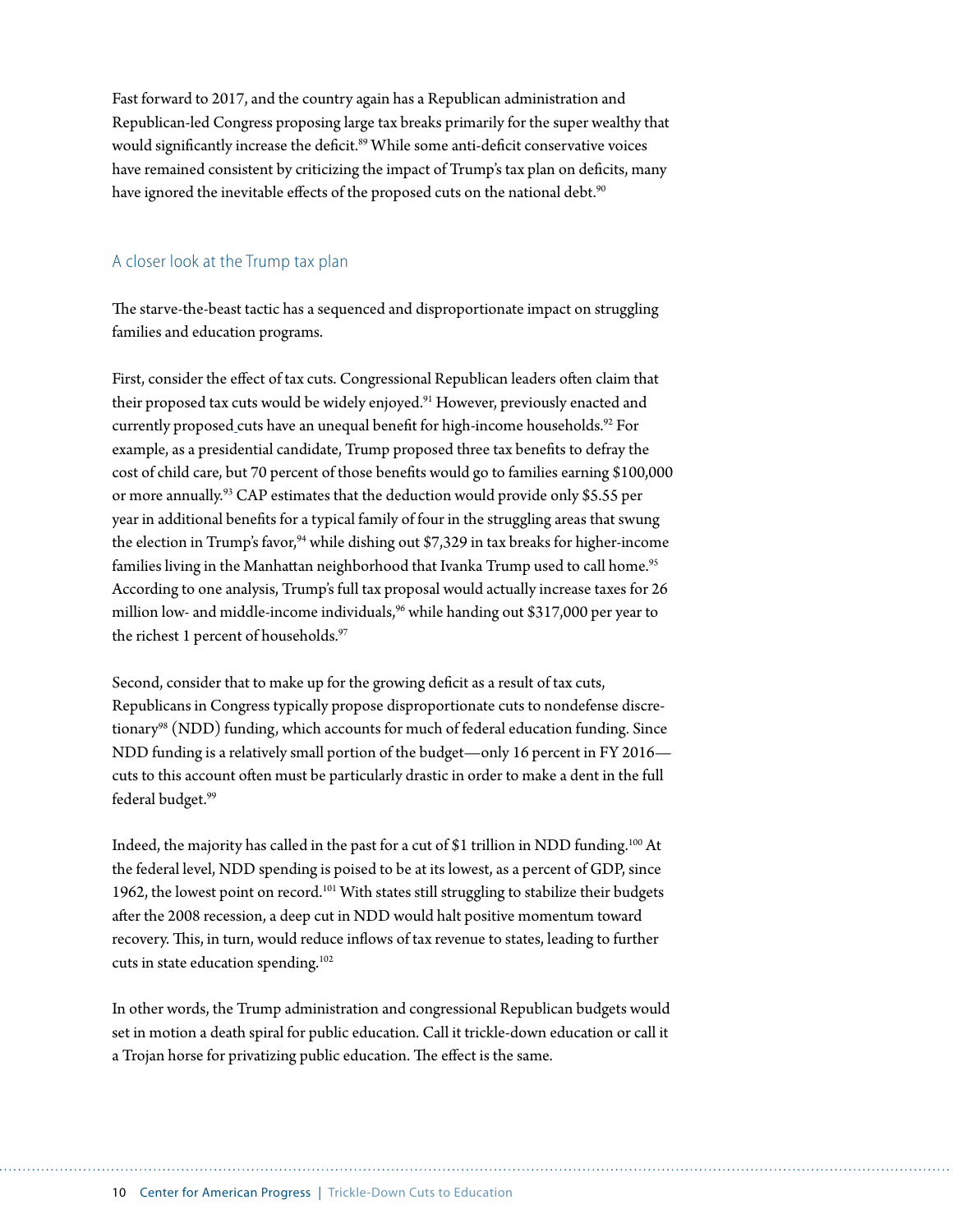#### Conclusion

Secretary of Education Betsy DeVos claimed that President Donald Trump's proposed cuts to the budget for the Department of Education would allow states flexibility to fund the programs most important to their residents. However, with such deep cuts to so many vital programs, the authors' analysis indicates that states would have little choice but to eliminate long-standing education programs and services to students and schools. Cuts proposed by the Trump administration and the House Appropriations Committee would undermine the nation's public education system by providing states with inadequate resources to meet the basic needs of children and families—be they hard-pressed middle-class families or families in poverty. And down the road, these families are likely to see even more cuts to services to finance huge tax cuts for the wealthy.

There is no reason to expect President Trump and Secretary DeVos' version of trickledown education cuts to be successful in doing anything other than undermining public education as we know it.

*Lisette Partelow is the director of K-12 strategic initiatives at the Center for American Progress. Meg Benner is a senior consultant at the Center. Michael Dannenberg is the director of strategic initiatives for policy at Education Reform Now, the think tank arm of the advocacy group Democrats for Education Reform. Charlie Barone is the director of policy of at Education Reform Now.*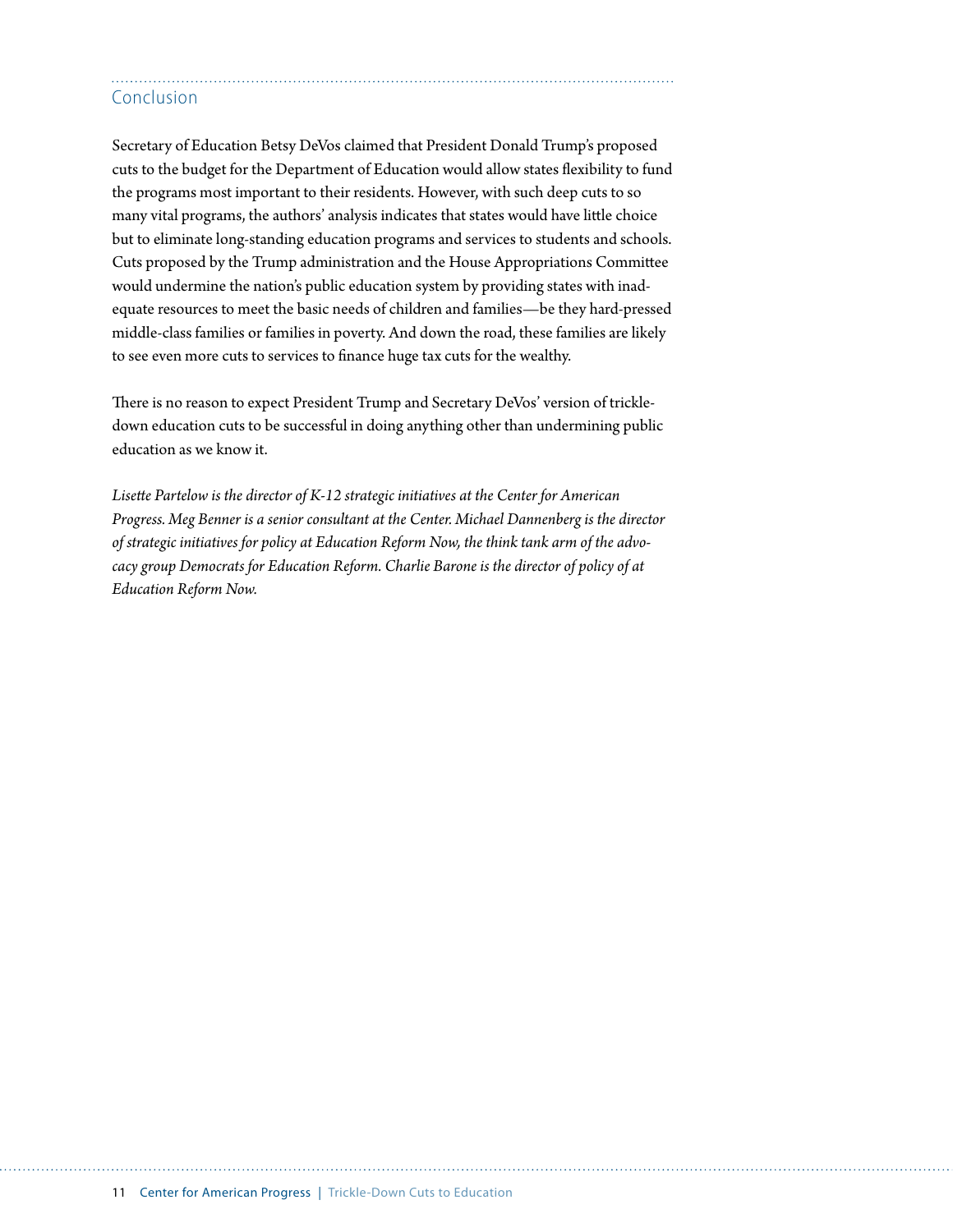#### Endnotes

- 1 Democrats for Education Reform, "DFER National President Shavar Jeffries on President Trump's Federal Budget Blueprint," Press release, March 16, 2017, available at [https://](https://dfer.org/dfer-national-president-shavar-jeffries-president-trumps-federal-budget-blueprint/) [dfer.org/dfer-national-president-shavar-jeffries-president](https://dfer.org/dfer-national-president-shavar-jeffries-president-trumps-federal-budget-blueprint/)[trumps-federal-budget-blueprint/](https://dfer.org/dfer-national-president-shavar-jeffries-president-trumps-federal-budget-blueprint/).
- 2 Center of Budget and Policy Priorities, "Policy Basics: Introduction to the Federal Budget Process," available at [https://](https://www.cbpp.org/research/policy-basics-introduction-to-the-federal-budget-process) [www.cbpp.org/research/policy-basics-introduction-to-the](https://www.cbpp.org/research/policy-basics-introduction-to-the-federal-budget-process)[federal-budget-process](https://www.cbpp.org/research/policy-basics-introduction-to-the-federal-budget-process) (last accessed October 2017).
- 3 James Arkin, "The Budget Process Is Failing. Can Anyone Fix It?," RealClearPolitics, July 12, 2017, available at [https://www.](https://www.realclearpolitics.com/articles/2017/07/12/the_budget_process_is_failing_can_anyone_fix_it_134438.html) [realclearpolitics.com/articles/2017/07/12/the\\_budget\\_pro](https://www.realclearpolitics.com/articles/2017/07/12/the_budget_process_is_failing_can_anyone_fix_it_134438.html)[cess\\_is\\_failing\\_can\\_anyone\\_fix\\_it\\_134438.html.](https://www.realclearpolitics.com/articles/2017/07/12/the_budget_process_is_failing_can_anyone_fix_it_134438.html)
- 4 Committee for a Responsible Budget, "House and Senate Move Forward on FY 2018 Appropriations," August 10, 2017, available at [http://www.crfb.org/blogs/house-and-senate](http://www.crfb.org/blogs/house-and-senate-move-forward-fy-2018-appropriations)[move-forward-fy-2018-appropriations.](http://www.crfb.org/blogs/house-and-senate-move-forward-fy-2018-appropriations)
- 5 Kim Soffen and Denise Lu, "What Trump cut in his agency budgets," *The Washington Post,* May 23, 2017, available at [https://www.washingtonpost.com/graphics/politics/](https://www.washingtonpost.com/graphics/politics/trump-presidential-budget-2018-proposal/?utm_term=.ba55d03b35fb) [trump-presidential-budget-2018-proposal/?utm\\_term=.](https://www.washingtonpost.com/graphics/politics/trump-presidential-budget-2018-proposal/?utm_term=.ba55d03b35fb) [ba55d03b35fb](https://www.washingtonpost.com/graphics/politics/trump-presidential-budget-2018-proposal/?utm_term=.ba55d03b35fb).
- 6 Sara A. Carter, "Trump would slash Department of Education, reverse worker overtime rules," Circa, August 11, 2016, available at [https://www.circa.com/story/2016/08/11/poli](https://www.circa.com/story/2016/08/11/politics/trump-would-slash-department-of-education-reverse-worker-overtime-rules)[tics/trump-would-slash-department-of-education-reverse](https://www.circa.com/story/2016/08/11/politics/trump-would-slash-department-of-education-reverse-worker-overtime-rules)[worker-overtime-rules](https://www.circa.com/story/2016/08/11/politics/trump-would-slash-department-of-education-reverse-worker-overtime-rules).
- 7 U.S. House of Representatives Committee on Appropriations, "Appropriations Committee Releases the Fiscal Year 2018 Labor, Health and Human Services, Education Funding Bill," Press release, July 12, 2017, available online at [https://appropriations.house.gov/news/documentsingle.](https://appropriations.house.gov/news/documentsingle.aspx?DocumentID=394995) [aspx?DocumentID=394995](https://appropriations.house.gov/news/documentsingle.aspx?DocumentID=394995).
- 8 U.S. Senate Committee on Appropriations, "Committee Approves FY2018 Labor, HHS & Education Appropriations Bill," Press release, September 7, 2017, available at [https://](https://www.appropriations.senate.gov/news/majority/committee-approves-fy2018-labor-hhs-and-education-appropriations-bill) [www.appropriations.senate.gov/news/majority/committee](https://www.appropriations.senate.gov/news/majority/committee-approves-fy2018-labor-hhs-and-education-appropriations-bill)[approves-fy2018-labor-hhs-and-education-appropriations](https://www.appropriations.senate.gov/news/majority/committee-approves-fy2018-labor-hhs-and-education-appropriations-bill)[bill](https://www.appropriations.senate.gov/news/majority/committee-approves-fy2018-labor-hhs-and-education-appropriations-bill).
- 9 U.S. Senate Subcommittee on Labor, Health and Human Services, Education, and Related Agencies, *Review of the FY2018 Budget Request for the U.S. Department of Education*, 115th Cong., 1st sess., 2017, available at [https://www.](https://www.appropriations.senate.gov/hearings/review-of-the-fy2018-budget-request-for-the-us-department-of-education) [appropriations.senate.gov/hearings/review-of-the-fy2018](https://www.appropriations.senate.gov/hearings/review-of-the-fy2018-budget-request-for-the-us-department-of-education) [budget-request-for-the-us-department-of-education.](https://www.appropriations.senate.gov/hearings/review-of-the-fy2018-budget-request-for-the-us-department-of-education)
- 10 Emily Wilkins, "Senate Republicans Reject DeVos' Proposed Education Cuts," Roll Call, June 7, 2017, available at [https://](https://www.rollcall.com/news/policy/senate-republicans-reject-devos-proposed-education-cuts) [www.rollcall.com/news/policy/senate-republicans-reject](https://www.rollcall.com/news/policy/senate-republicans-reject-devos-proposed-education-cuts)[devos-proposed-education-cuts.](https://www.rollcall.com/news/policy/senate-republicans-reject-devos-proposed-education-cuts)
- 11 Michael Leachman and others, "Most States Have Cut School Funding, and Some Continue Cutting" (Washington: Center on Budget and Policy Priorities, 2016), available at [https://](https://www.cbpp.org/research/state-budget-and-tax/most-states-have-cut-school-funding-and-some-continue-cutting) [www.cbpp.org/research/state-budget-and-tax/most-states](https://www.cbpp.org/research/state-budget-and-tax/most-states-have-cut-school-funding-and-some-continue-cutting)[have-cut-school-funding-and-some-continue-cutting](https://www.cbpp.org/research/state-budget-and-tax/most-states-have-cut-school-funding-and-some-continue-cutting).
- 12 Ronald K. Snell, "State Constitutional and Statutory Requirements for Balanced Budgets," National Council of State Legislatures, available at [http://www.ncsl.org/research/fiscal](http://www.ncsl.org/research/fiscal-policy/state-constitutional-and-statutory-requirements-fo.aspx)[policy/state-constitutional-and-statutory-requirements-fo.](http://www.ncsl.org/research/fiscal-policy/state-constitutional-and-statutory-requirements-fo.aspx) [aspx](http://www.ncsl.org/research/fiscal-policy/state-constitutional-and-statutory-requirements-fo.aspx) (last accessed September 2017).
- 13 Josh Hicks, "Md. Budget analyst: Deficits will continue until leaders 'make harder choices,'" *The Washington Post,* January 23, 2017, available at [https://www.washingtonpost.com/](https://www.washingtonpost.com/local/md-politics/md-budget-analyst-deficits-will-continue-until-leaders-make-harder-choices/2017/01/23/1caadfb2-e1d2-11e6-a453-19ec4b3d09ba_story.html?utm_term=.e8eccb6476b3) [local/md-politics/md-budget-analyst-deficits-will-continue](https://www.washingtonpost.com/local/md-politics/md-budget-analyst-deficits-will-continue-until-leaders-make-harder-choices/2017/01/23/1caadfb2-e1d2-11e6-a453-19ec4b3d09ba_story.html?utm_term=.e8eccb6476b3)[until-leaders-make-harder-choices/2017/01/23/1caadfb2](https://www.washingtonpost.com/local/md-politics/md-budget-analyst-deficits-will-continue-until-leaders-make-harder-choices/2017/01/23/1caadfb2-e1d2-11e6-a453-19ec4b3d09ba_story.html?utm_term=.e8eccb6476b3) [e1d2-11e6-a453-19ec4b3d09ba\\_story.html?utm\\_term=.](https://www.washingtonpost.com/local/md-politics/md-budget-analyst-deficits-will-continue-until-leaders-make-harder-choices/2017/01/23/1caadfb2-e1d2-11e6-a453-19ec4b3d09ba_story.html?utm_term=.e8eccb6476b3) [e8eccb6476b3](https://www.washingtonpost.com/local/md-politics/md-budget-analyst-deficits-will-continue-until-leaders-make-harder-choices/2017/01/23/1caadfb2-e1d2-11e6-a453-19ec4b3d09ba_story.html?utm_term=.e8eccb6476b3).
- 14 Reuters, "Illinois deficit grows to \$9.6 billion," *Crain's Chicago Business,* March 8, 2017, available at [http://www.chica](http://www.chicagobusiness.com/article/20170308/NEWS02/170309883/illinois-deficit-grows-to-9-6-billion)[gobusiness.com/article/20170308/NEWS02/170309883/](http://www.chicagobusiness.com/article/20170308/NEWS02/170309883/illinois-deficit-grows-to-9-6-billion) [illinois-deficit-grows-to-9-6-billion](http://www.chicagobusiness.com/article/20170308/NEWS02/170309883/illinois-deficit-grows-to-9-6-billion).

15 Salvador Rizzo, "NJ Budget Facing \$687M Revenue Shortfall, OLS Says," Observer, May 16, 2017, available at [http://](http://observer.com/2017/05/nj-budget-facing-687m-revenue-shortfall-ols-says/) [observer.com/2017/05/nj-budget-facing-687m-revenue](http://observer.com/2017/05/nj-budget-facing-687m-revenue-shortfall-ols-says/)[shortfall-ols-says/.](http://observer.com/2017/05/nj-budget-facing-687m-revenue-shortfall-ols-says/)

- 16 Edwin Park, "Trump Budget Cuts Medicaid Even More Thank House Health Bill, Showing Danger of Per Capita Cap," Center for Budget and Policy Priorities, May 23, 2017, available at [https://www.cbpp.org/blog/trump-budget](https://www.cbpp.org/blog/trump-budget-cuts-medicaid-even-more-than-house-health-bill-showing-danger-of-per-capita-cap)[cuts-medicaid-even-more-than-house-health-bill-showing](https://www.cbpp.org/blog/trump-budget-cuts-medicaid-even-more-than-house-health-bill-showing-danger-of-per-capita-cap)[danger-of-per-capita-cap](https://www.cbpp.org/blog/trump-budget-cuts-medicaid-even-more-than-house-health-bill-showing-danger-of-per-capita-cap).
- 17 Haeyoun Park, "In One Chart: Trump Plans to Cut Medicaid After Promising Not To," *The New York Times,* May 24, 2017, available at [https://www.nytimes.com/interac](https://www.nytimes.com/interactive/2017/05/24/us/politics/trump-medicaid-budget-cuts.html?_r=0)[tive/2017/05/24/us/politics/trump-medicaid-budget-cuts.](https://www.nytimes.com/interactive/2017/05/24/us/politics/trump-medicaid-budget-cuts.html?_r=0) html? $r=0$ .
- 18 Centers for Medicare and Medicaid Services, *Unduplicated Number of Children Ever Enrolled* (U.S. Department of Health and Human Services, 2016), available at [https://www.med](https://www.medicaid.gov/chip/downloads/fy-2016-childrens-enrollment-report.pdf)[icaid.gov/chip/downloads/fy-2016-childrens-enrollment](https://www.medicaid.gov/chip/downloads/fy-2016-childrens-enrollment-report.pdf)[report.pdf](https://www.medicaid.gov/chip/downloads/fy-2016-childrens-enrollment-report.pdf).
- 19 Sasha Pudelski, "Cutting Medicaid: A Prescription to Hurt the Neediest Kids" (Alexandria, VA: The School Superintendents Association, 2017), available at [http://aasa.org/uploaded-](http://aasa.org/uploadedFiles/Policy_and_Advocacy/Resources/medicaid.pdf)[Files/Policy\\_and\\_Advocacy/Resources/medicaid.pdf.](http://aasa.org/uploadedFiles/Policy_and_Advocacy/Resources/medicaid.pdf)
- 20 Center for American Progress, "8 Ways the House Republicans' Budget Will Harm Working Families to Pay for Millionaire Tax Cuts," July 18, 2017, available at [https://www.americanprogress.org/issues/economy/](https://www.americanprogress.org/issues/economy/news/2017/07/18/435981/8-ways-house-republicans-budget-will-harm-working-families-pay-millionaire-tax-cuts/) [news/2017/07/18/435981/8-ways-house-republicans-bud](https://www.americanprogress.org/issues/economy/news/2017/07/18/435981/8-ways-house-republicans-budget-will-harm-working-families-pay-millionaire-tax-cuts/)[get-will-harm-working-families-pay-millionaire-tax-cuts/](https://www.americanprogress.org/issues/economy/news/2017/07/18/435981/8-ways-house-republicans-budget-will-harm-working-families-pay-millionaire-tax-cuts/).
- 21 Iris J. Lav and Michael Leachman, "At Risk: Federal Grants to State and Local Governments" (Washington: Center on Budget and Policy Priorities, 2017), available at [https://www.](https://www.cbpp.org/research/state-budget-and-tax/at-risk-federal-grants-to-state-and-local-governments) [cbpp.org/research/state-budget-and-tax/at-risk-federal](https://www.cbpp.org/research/state-budget-and-tax/at-risk-federal-grants-to-state-and-local-governments)[grants-to-state-and-local-governments.](https://www.cbpp.org/research/state-budget-and-tax/at-risk-federal-grants-to-state-and-local-governments)
- 22 Center on Budget and Policy Priorities, "Policy Basics: Where Do Our State Tax Dollars Go?" (2017), available at [https://](https://www.cbpp.org/research/state-budget-and-tax/policy-basics-where-do-our-state-tax-dollars-go) [www.cbpp.org/research/state-budget-and-tax/policy](https://www.cbpp.org/research/state-budget-and-tax/policy-basics-where-do-our-state-tax-dollars-go)[basics-where-do-our-state-tax-dollars-go](https://www.cbpp.org/research/state-budget-and-tax/policy-basics-where-do-our-state-tax-dollars-go).
- 23 Phillip Bump, "Tax reform is 'not good for me, believe me,' Trump said. Don't." *The Washington Post,* September 27, 2017, available at [https://www.washingtonpost.com/](https://www.washingtonpost.com/news/politics/wp/2017/09/27/tax-reform-is-not-good-for-me-believe-me-trump-said-dont/?tid=a_inl&utm_term=.ff7df176b210) [news/politics/wp/2017/09/27/tax-reform-is-not-good-for](https://www.washingtonpost.com/news/politics/wp/2017/09/27/tax-reform-is-not-good-for-me-believe-me-trump-said-dont/?tid=a_inl&utm_term=.ff7df176b210)[me-believe-me-trump-said-dont/?tid=a\\_inl&utm\\_term=.](https://www.washingtonpost.com/news/politics/wp/2017/09/27/tax-reform-is-not-good-for-me-believe-me-trump-said-dont/?tid=a_inl&utm_term=.ff7df176b210) [ff7df176b210](https://www.washingtonpost.com/news/politics/wp/2017/09/27/tax-reform-is-not-good-for-me-believe-me-trump-said-dont/?tid=a_inl&utm_term=.ff7df176b210); Tax Policy Center "A Preliminary Analysis of the Unified Framework" (2017), available at [http://www.](http://www.taxpolicycenter.org/publications/preliminary-analysis-unified-framework) [taxpolicycenter.org/publications/preliminary-analysis](http://www.taxpolicycenter.org/publications/preliminary-analysis-unified-framework)[unified-framework](http://www.taxpolicycenter.org/publications/preliminary-analysis-unified-framework).
- 24 Rebecca Vallas and others, "How the Trump Budget Undermines Economic Security for Working Families," Center for American Progress, May 23, 2017, available at [https://www.americanprogress.org/issues/economy/](https://www.americanprogress.org/issues/economy/news/2017/05/23/432842/trump-budget-undermines-economic-security-working-families/) [news/2017/05/23/432842/trump-budget-undermines](https://www.americanprogress.org/issues/economy/news/2017/05/23/432842/trump-budget-undermines-economic-security-working-families/)[economic-security-working-families/](https://www.americanprogress.org/issues/economy/news/2017/05/23/432842/trump-budget-undermines-economic-security-working-families/).
- 25 U.S. Department of Education, *Fiscal Year 2018 Budget Summary and Background Information* (2017), available at [https://www2.ed.gov/about/overview/budget/budget18/](https://www2.ed.gov/about/overview/budget/budget18/summary/18summary.pdf) [summary/18summary.pdf](https://www2.ed.gov/about/overview/budget/budget18/summary/18summary.pdf).
- 26 National Center for Education Statistics, *Digest of Education Statistics: 2015* (U.S. Department of Education, 2016), available at [https://nces.ed.gov/programs/digest/d15/ch\\_2.asp;](https://nces.ed.gov/programs/digest/d15/ch_2.asp)
- National Center for Education Statistics, "Fast Facts: Teacher Trends," available at [https://nces.ed.gov/fastfacts/display.](https://nces.ed.gov/fastfacts/display.asp?id=28) [asp?id=28](https://nces.ed.gov/fastfacts/display.asp?id=28) (last accessed October 2017).
- 27 Afterschool Alliance, "21st Century Community Learning Centers" (2016), available at [http://afterschoolalliance.org/](http://afterschoolalliance.org/documents/21stCCLC-Overview-May2016.pdf) [documents/21stCCLC-Overview-May2016.pdf](http://afterschoolalliance.org/documents/21stCCLC-Overview-May2016.pdf).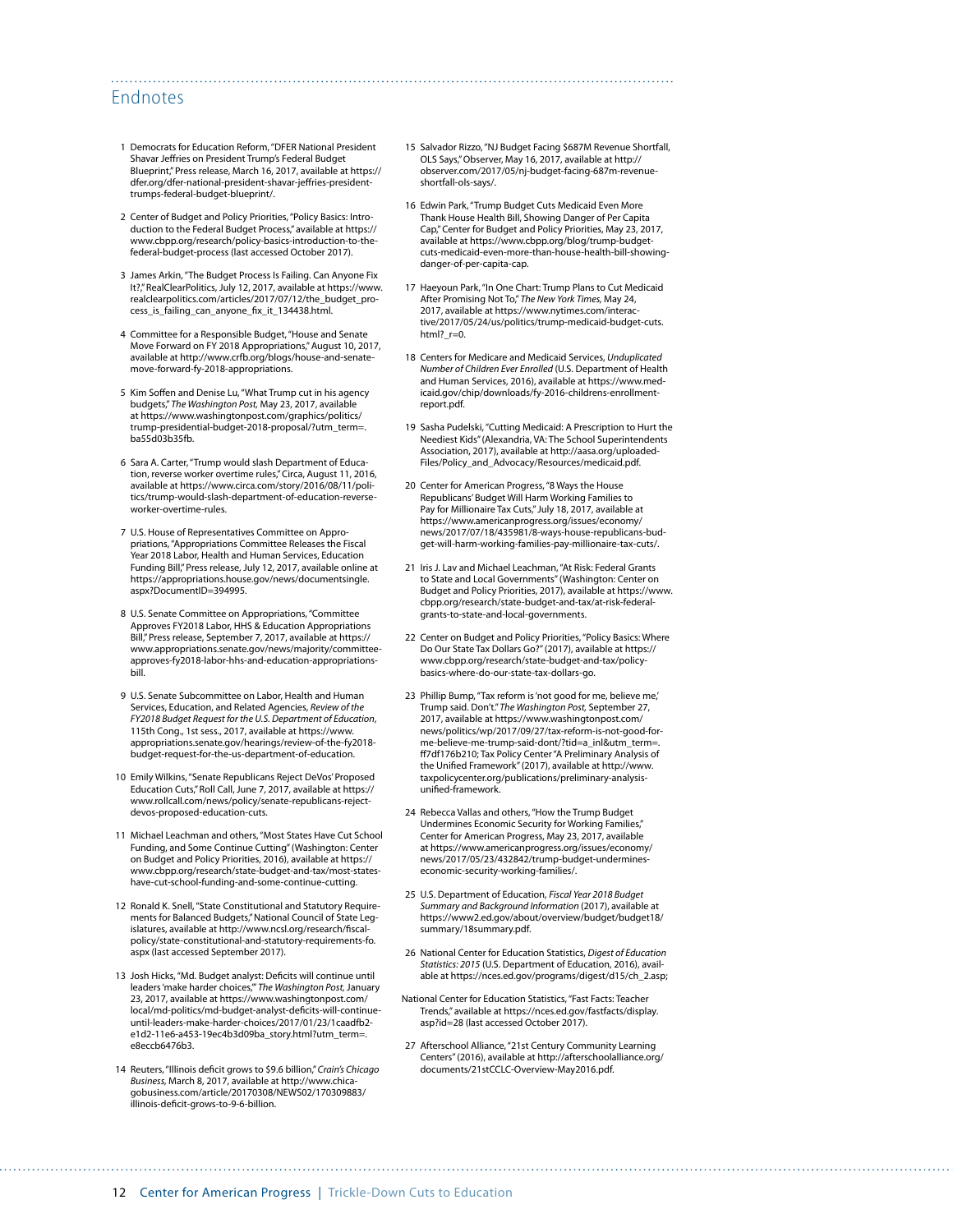- 28 U.S. House of Representatives Committee on Appropriations, "Appropriations Committee Approves the Fiscal Year 2018 Labor, Health and Human Services, Education Funding Bill," Press release, July 19, 2017, available at [https://appropriations.house.gov/news/documentsingle.](https://appropriations.house.gov/news/documentsingle.aspx?DocumentID=395026) [aspx?DocumentID=395026.](https://appropriations.house.gov/news/documentsingle.aspx?DocumentID=395026)
- 29 U.S. House of Representatives Committee on Appropriations, "Appropriations Committee Releases the Labor, Health and Human Services, Education Funding Bill."
- 30 U.S. Senate Committee on Appropriations, "Committee Approves FY2018 Labor, HHS & Education Appropriations Bill."
- 31 Andrew Kreighbaum, "Senate Bill Boosts Maximum Pell Grant," Inside Higher Ed*,* September 7, 2017, available at [https://www.insidehighered.com/quicktakes/2017/09/07/](https://www.insidehighered.com/quicktakes/2017/09/07/senate-bill-boosts-maximum-pell-grant) [senate-bill-boosts-maximum-pell-grant.](https://www.insidehighered.com/quicktakes/2017/09/07/senate-bill-boosts-maximum-pell-grant)
- 32 Steven G. Rivkin, Eric A. Hanushek, and John F. Kain, "Teachers, Schools, and Academic Achievement," *Econometrica* (73) (2) (2005): 417–458, available at [http://econ.ucsb.edu/~jon/](http://econ.ucsb.edu/~jon/Econ230C/HanushekRivkin.pdf) [Econ230C/HanushekRivkin.pdf](http://econ.ucsb.edu/~jon/Econ230C/HanushekRivkin.pdf).
- 33 Jane G. Coggshall, "Title II, Part A: Don't Scrap it, Don't Dilute it, Fix it" (Washington: Education Policy Center at American Institutes of Research, 2015), available at [http://](http://www.air.org/sites/default/files/downloads/report/Title%20II%2C%20Part%20A%20-%20Don%27t%20Scrap%20It%20Don%27t%20Dilute%20It%20Fix%20It.pdf) [www.air.org/sites/default/files/downloads/report/Title%20](http://www.air.org/sites/default/files/downloads/report/Title%20II%2C%20Part%20A%20-%20Don%27t%20Scrap%20It%20Don%27t%20Dilute%20It%20Fix%20It.pdf) [II%2C%20 Part%20A%20-%20Don%27t%20Scrap%20It%20](http://www.air.org/sites/default/files/downloads/report/Title%20II%2C%20Part%20A%20-%20Don%27t%20Scrap%20It%20Don%27t%20Dilute%20It%20Fix%20It.pdf) [Don%27t%20Dilute%20It%20Fix%20It.pdf.](http://www.air.org/sites/default/files/downloads/report/Title%20II%2C%20Part%20A%20-%20Don%27t%20Scrap%20It%20Don%27t%20Dilute%20It%20Fix%20It.pdf)
- 34 Kaylan Connally, "How Will ESSA Influence States' Teacher Quality Efforts?" (Washington: New America Foundation, 2016), available at [https://www.newamerica.org/education](https://www.newamerica.org/education-policy/edcentral/essa_teacherquality/)[policy/edcentral/essa\\_teacherquality/](https://www.newamerica.org/education-policy/edcentral/essa_teacherquality/); TeachStrong, "Leveraging ESSA to Modernize and Elevate the Teaching Profession: Guidance for States" (2016), available at [https://](https://teachstrong.org/essa/) [teachstrong.org/essa/](https://teachstrong.org/essa/).
- 35 *Every Student Succeeds Act*, Public Law 114-95, 114th Cong., 1st sess. (December 10, 2015).
- 36 Thomas Arnett, "ESSA unlocks teacher prep innovation," Brookings Institution, January 28, 2016, available at [https://www.brookings.edu/blog/brown-center-chalk](https://www.brookings.edu/blog/brown-center-chalkboard/2016/01/28/essa-unlocks-teacher-prep-innovation/)[board/2016/01/28/essa-unlocks-teacher-prep-innovation/.](https://www.brookings.edu/blog/brown-center-chalkboard/2016/01/28/essa-unlocks-teacher-prep-innovation/)
- 37 U.S. Department of Education, *Grants to Local Educational Agencies (Basic, Concentration, Target, and Education Finance Incentive Grants* (2016), available at [https://www2.ed.gov/](https://www2.ed.gov/about/overview/budget/statetables/17stbyprogram.pdf) [about/overview/budget/statetables/17stbyprogram.pdf](https://www2.ed.gov/about/overview/budget/statetables/17stbyprogram.pdf).
- 38 These calculations are based on an assumption that districtbased new teacher professional development programs cost between \$4,477 and \$13,696—an average of about \$9,000 per teacher. These figures come from a cost study of early career supports for teachers. See Rennie Center for Education Research and Policy, "From Learning to Leadership: A Cost Study for Early Career Supports for Teachers," available at [http://expandingopportunity.org/reports/From-](http://expandingopportunity.org/reports/FromLearningToLeadership.pdf)[LearningToLeadership.pdf](http://expandingopportunity.org/reports/FromLearningToLeadership.pdf) (last accessed September 2017).
- 39 *Every Student Succeeds Act*.
- 40 National Center for Education Statistics, "Public Charter School Enrollment," available at [https://nces.ed.gov/pro](https://nces.ed.gov/programs/coe/indicator_cgb.asp)[grams/coe/indicator\\_cgb.asp](https://nces.ed.gov/programs/coe/indicator_cgb.asp) (last accessed October 2017).
- 41 This figure was calculated by multiplying \$2.3 billion, the federal investment in Title II of ESSA in FY 2017, by 0.05, to represent the percentage of students in charter schools nationwide.
- 42 U.S. Department of Education, *Fiscal Year 2018 Budget Summary and Background Information*.
- 43 Alyson Klein, "Trump's Education Cuts Would Squeeze Charter, Private Schools," Education Week, March 27, 2017, available at [http://blogs.edweek.org/edweek/campaign](http://blogs.edweek.org/edweek/campaign-k-12/2017/03/trumps_education_cuts_would_squeeze_charters_private_schools.html)[k-12/2017/03/trumps\\_education\\_cuts\\_would\\_squeeze\\_](http://blogs.edweek.org/edweek/campaign-k-12/2017/03/trumps_education_cuts_would_squeeze_charters_private_schools.html) [charters\\_private\\_schools.html.](http://blogs.edweek.org/edweek/campaign-k-12/2017/03/trumps_education_cuts_would_squeeze_charters_private_schools.html)
- 44 Ibid.
- 45 U.S. Department of Education, *Fiscal Year 2018 Budget Summary and Background Information*; U.S. House Committee on Appropriations, "Appropriations Committee Releases the Labor, Health and Human Services, Education Funding Bill."

46 U.S. Department of Education, *21st Century Community Learning Centers (21st CCLC) Analytic Support for Evaluation and Program Monitoring: An Overview of the 21st CCLC Performance Data: 2013–14* (2015), available at [https://www2.](https://www2.ed.gov/programs/21stcclc/performance.html) [ed.gov/programs/21stcclc/performance.html](https://www2.ed.gov/programs/21stcclc/performance.html).

#### 47 Ibid.

- 48 Afterschool Alliance, "21st Century Community Learning Centers: Providing Afterschool and Summer Learning Support to Communities Nationwide" (2016), available at [http://](http://afterschoolalliance.org/documents/21stCCLC-Overview-May2016.pdf) [afterschoolalliance.org/documents/21stCCLC-Overview-](http://afterschoolalliance.org/documents/21stCCLC-Overview-May2016.pdf)[May2016.pdf](http://afterschoolalliance.org/documents/21stCCLC-Overview-May2016.pdf).
- 49 Priscilla Little, Christopher Wimer, and Heather Weiss, "After School Programs in the 21st Century: Their Potential and What It Takes to Achieve It" (Cambridge, MA: Harvard Family Research Project, 2008), available at [http://www.most.ie/](http://www.most.ie/webreports/After%20School%20Programs%20whayt%20is%20takesHFR.pdf) [webreports/After School Programs whayt is takesHFR.pdf](http://www.most.ie/webreports/After%20School%20Programs%20whayt%20is%20takesHFR.pdf).
- 50 U.S. Department of Education, *21st Century Community Learning Centers Non-Regulatory Guidance* (2003), available at [https://www2.ed.gov/programs/21stcclc/guidance2003.](https://www2.ed.gov/programs/21stcclc/guidance2003.pdf) [pdf](https://www2.ed.gov/programs/21stcclc/guidance2003.pdf).
- 51 Catherine Brown, Ulrich Boser, Perpetual Baffour, "Workin' 9 to 5: How School Schedules Make Life Harder for Working Parents" (Washington: Center for American Progress, 2016), available at [https://www.americanprogress.org/issues/edu](https://www.americanprogress.org/issues/education/reports/2016/10/11/145084/workin-9-to-5-2/)[cation/reports/2016/10/11/145084/workin-9-to-5-2/](https://www.americanprogress.org/issues/education/reports/2016/10/11/145084/workin-9-to-5-2/).
- 52 Office of Justice Programs, "Statistical Briefing Book: Offending by Juveniles," May 22, 2014, available at [http://www.](http://www.ojjdp.gov/ojstatbb/offenders/qa03301.asp?qaDate=2010) [ojjdp.gov/ojstatbb/offenders/qa03301.asp?qaDate=2010](http://www.ojjdp.gov/ojstatbb/offenders/qa03301.asp?qaDate=2010).
- 53 Afterschool Alliance, "Budget Analysis of 21st Century Community Learning Centers Funding Levels—Updated September 2017," available at [http://afterschoolalliance.org/](http://afterschoolalliance.org/documents/Impact_FY18_Budget_Proposal_on_21stCCLC.pdf) [documents/Impact\\_FY18\\_Budget\\_Proposal\\_on\\_21stCCLC.](http://afterschoolalliance.org/documents/Impact_FY18_Budget_Proposal_on_21stCCLC.pdf) [pdf](http://afterschoolalliance.org/documents/Impact_FY18_Budget_Proposal_on_21stCCLC.pdf) (last accessed October 2017).
- 54 SEDL, "Afterschool Programs Make a Difference: Findings from the Harvard Family Research Project," *SEDL Letter* 20 (2) (2008), available at [http://www.sedl.org/pubs/sedl-letter/](http://www.sedl.org/pubs/sedl-letter/v20n02/afterschool_findings.html) [v20n02/afterschool\\_findings.html](http://www.sedl.org/pubs/sedl-letter/v20n02/afterschool_findings.html).
- 55 Little, Wimer, and Weiss, "After School Programs in the 21st Century."
- 56 Marcella Bombardieri and Ben Miller, "Don't let good news on summer Pell Grants district from the Trump budget's damaging higher-ed proposal," The Hechinger Report*,* June 1, 2017, available at [http://hechingerreport.org/opinion](http://hechingerreport.org/opinion-dont-let-good-news-summer-pell-grants-distract-trump-budgets-damaging-higher-ed-proposals/)[dont-let-good-news-summer-pell-grants-distract-trump](http://hechingerreport.org/opinion-dont-let-good-news-summer-pell-grants-distract-trump-budgets-damaging-higher-ed-proposals/)[budgets-damaging-higher-ed-proposals/](http://hechingerreport.org/opinion-dont-let-good-news-summer-pell-grants-distract-trump-budgets-damaging-higher-ed-proposals/).
- 57 U.S. Department of Education, *Fiscal Year 2018 Budget Summary and Background Information*; Marcella Bom-bardieri and others, "Trump's Higher Education Budget Robs More Than \$5 Billion From Low-Income Students," Center for American Progress, March 17, 2017, available at [https://www.americanprogress.org/issues/education/](https://www.americanprogress.org/issues/education/news/2017/03/17/428554/trumps-higher-education-budget-robs-5-billion-low-income-students/) [news/2017/03/17/428554/trumps-higher-education](https://www.americanprogress.org/issues/education/news/2017/03/17/428554/trumps-higher-education-budget-robs-5-billion-low-income-students/)[budget-robs-5-billion-low-income-students/](https://www.americanprogress.org/issues/education/news/2017/03/17/428554/trumps-higher-education-budget-robs-5-billion-low-income-students/); U.S. House Committee on Appropriations, "Appropriations Committee Releases the Labor, Health and Human Services, Education Funding Bill."
- 58 Doug Lederman, "Pell Costs Explode," Inside Higher Ed, December 11, 2009, available at [https://www.insidehighered.](https://www.insidehighered.com/news/2009/12/11/pell) [com/news/2009/12/11/pell](https://www.insidehighered.com/news/2009/12/11/pell).
- 59 Mark Kantrowitz, "President Obama Proposes Cuts in Aid Programs to Preserve Pell Grant," Huffington Post, February 15, 2011, available at [http://www.huffingtonpost.com/](http://www.huffingtonpost.com/mark-kantrowitz/president-obama-proposes-_b_823236.html) [mark-kantrowitz/president-obama-proposes-\\_b\\_823236.](http://www.huffingtonpost.com/mark-kantrowitz/president-obama-proposes-_b_823236.html) [html.](http://www.huffingtonpost.com/mark-kantrowitz/president-obama-proposes-_b_823236.html)
- 60 Libby Nelson, "A Summer Without Pell," Inside Higher Ed, August 2, 2012, available at [https://www.insidehighered.](https://www.insidehighered.com/news/2012/08/02/colleges-worry-about-elimination-summer-pell-grant) [com/news/2012/08/02/colleges-worry-about-elimination](https://www.insidehighered.com/news/2012/08/02/colleges-worry-about-elimination-summer-pell-grant)[summer-pell-grant](https://www.insidehighered.com/news/2012/08/02/colleges-worry-about-elimination-summer-pell-grant).
- 61 Michael Dannenberg, "The Quiet Raid on Student Aid," *Democracy,* April 26, 2017, available at [http://democracy](http://democracyjournal.org/briefing-book/the-quiet-raid-on-student-aid/)[journal.org/briefing-book/the-quiet-raid-on-student-aid/](http://democracyjournal.org/briefing-book/the-quiet-raid-on-student-aid/).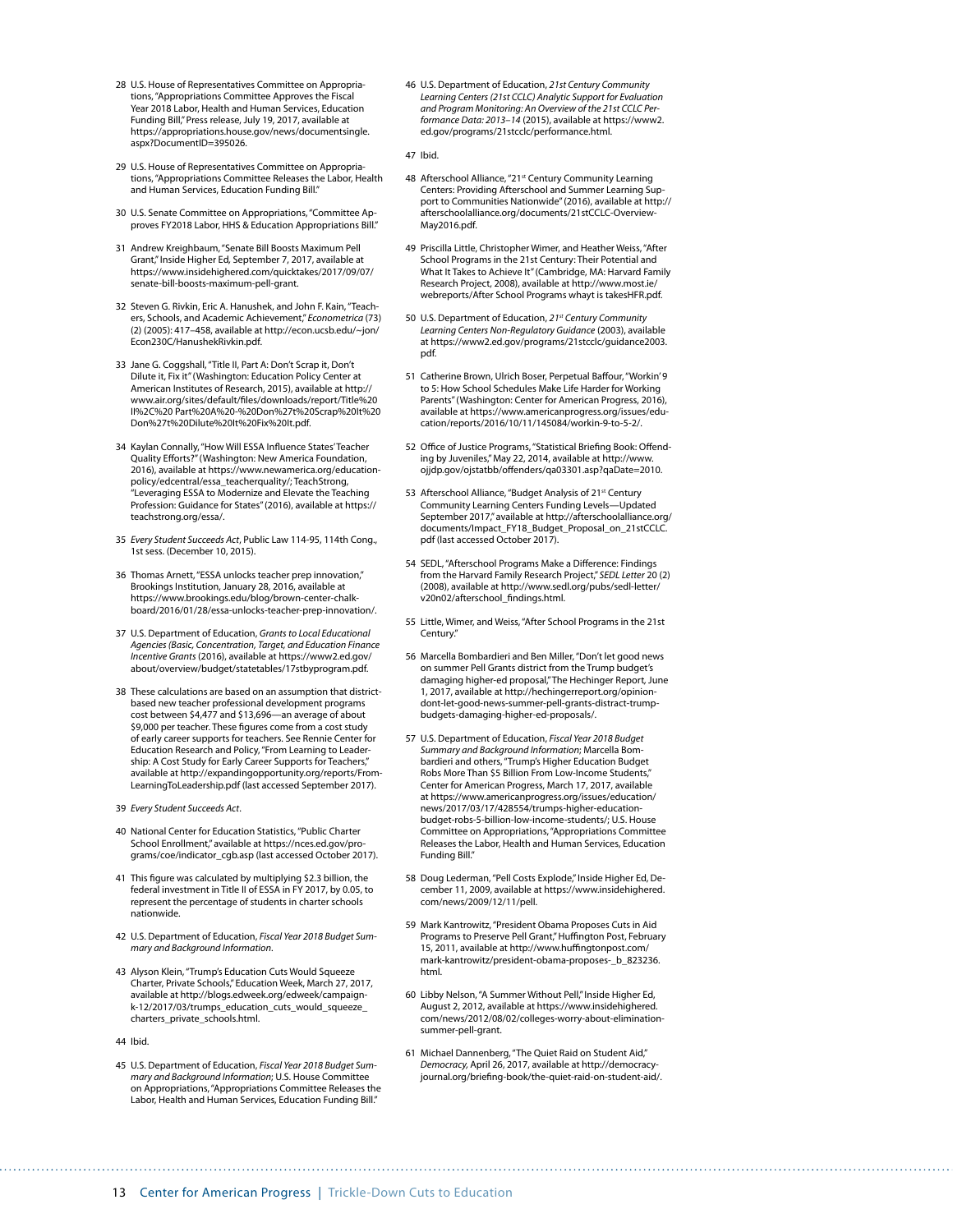- 62 A 1.7 percent increase in the Pell grant maximum value is an increase of \$100, making the maximum value \$6,020. See Andrew Kreighbaum, "Senate Bill Boost Maximum Pell Grant," Inside Higher Ed, September 7, 2017, available at [https://www.insidehighered.com/quicktakes/2017/09/07/](https://www.insidehighered.com/quicktakes/2017/09/07/senate-bill-boosts-maximum-pell-grant) [senate-bill-boosts-maximum-pell-grant.](https://www.insidehighered.com/quicktakes/2017/09/07/senate-bill-boosts-maximum-pell-grant) There were 7.6 million Pell Grant recipients in the 2015-16 academic year. Even if all Pell Grant recipients were to get the full increase associated with the maximum value, it would cost an estimated \$760 million, much less than the \$2.6 billion raid on the Pell Grant reserve. See CollegeBoard, "Total Pell Grant Expenditures and Number of Recipients over Time," available at [https://trends.collegeboard.org/student-aid/](https://trends.collegeboard.org/student-aid/figures-tables/pell-grants-total-expenditures-maximum-and-average-grant-and-number-recipients-over-time) [figures-tables/pell-grants-total-expenditures-maximum](https://trends.collegeboard.org/student-aid/figures-tables/pell-grants-total-expenditures-maximum-and-average-grant-and-number-recipients-over-time)[and-average-grant-and-number-recipients-over-time](https://trends.collegeboard.org/student-aid/figures-tables/pell-grants-total-expenditures-maximum-and-average-grant-and-number-recipients-over-time) (last accessed October 2017). The Congressional Research Service estimates that each increase of \$100 to the Pell Grant maximum award would cost the federal government between \$500 million and \$700 million. Using this calculation, \$2.6 billion would fund an increase of \$500 to the maximum Pell Grant award. See Tyler Kingkade, "Pell Grants Cover Smallest Portion of College Costs In History as GOP Calls for Cuts," HuffPost*,* August, 29, 2012, available at [https://www.huffingtonpost.com/2012/08/27/pell-grants](https://www.huffingtonpost.com/2012/08/27/pell-grants-college-costs_n_1835081.html)[college-costs\\_n\\_1835081.html](https://www.huffingtonpost.com/2012/08/27/pell-grants-college-costs_n_1835081.html).
- 63 Kreighbaum, "Senate Bill Boost Maximum Pell Grant."
- 64 Ibid.
- 65 Harry Stein and Gregg Gelzinis, "How the Trump Budget Threatens the American People" (Washington: Center for American Progress, 2017), available at [https://www.americanprogress.org/issues/economy/](https://www.americanprogress.org/issues/economy/reports/2017/05/26/433065/trump-budget-threatens-american-people/) [reports/2017/05/26/433065/trump-budget-threatens](https://www.americanprogress.org/issues/economy/reports/2017/05/26/433065/trump-budget-threatens-american-people/)[american-people/](https://www.americanprogress.org/issues/economy/reports/2017/05/26/433065/trump-budget-threatens-american-people/); Center for American Progress, "8 Ways the House Republicans' Budget Will Harm Working Families to Pay for Millionaire Tax Cuts."
- 66 Park, "In One Chart: Trump Plans to Cut Medicaid After Promising Not To."
- 67 House Committee on the Budget Democrats, "Republican Budget Abandons American Families," July 28, 2017, available at [https://democrats-budget.house.gov/publications/](https://democrats-budget.house.gov/publications/report/republican-budget-abandons-american-families) [report/republican-budget-abandons-american-families](https://democrats-budget.house.gov/publications/report/republican-budget-abandons-american-families).
- 68 Georgetown University Health Policy Institute Center for Children and Families, "Health Coverage for Parents and Caregivers Helps Children" (2017), available at [http://ccf.](http://ccf.georgetown.edu/wp-content/uploads/2017/03/Covering-Parents-v2.pdf) [georgetown.edu/wp-content/uploads/2017/03/Covering-](http://ccf.georgetown.edu/wp-content/uploads/2017/03/Covering-Parents-v2.pdf)[Parents-v2.pdf.](http://ccf.georgetown.edu/wp-content/uploads/2017/03/Covering-Parents-v2.pdf)
- 69 Ibid.
- 70 Sasha Pudelski, "Cutting Medicaid: A Prescription to Hurt the Neediest Kids" (Alexandria, VA: The School Superintendents Association, 2017), available at [http://aasa.org/uploaded-](http://aasa.org/uploadedFiles/Policy_and_Advocacy/Resources/medicaid.pdf)[Files/Policy\\_and\\_Advocacy/Resources/medicaid.pdf.](http://aasa.org/uploadedFiles/Policy_and_Advocacy/Resources/medicaid.pdf)
- 71 *Individuals with Disabilities Education Improvement Act of 2004*, Public Law 108-446, 108th Cong., 2nd sess. (December 3, 2004).
- 72 Harry Stein and Sundus Alfi, "How Medicaid Cuts Could Hurt Education and Lead to Middle-Class Tax Hikes" (Washington: Center for American Progress, 2017), available at [https://www.americanprogress.org/issues/economy/](https://www.americanprogress.org/issues/economy/reports/2017/06/06/433621/medicaid-cuts-hurt-education-lead-middle-class-tax-hikes/) [reports/2017/06/06/433621/medicaid-cuts-hurt-education](https://www.americanprogress.org/issues/economy/reports/2017/06/06/433621/medicaid-cuts-hurt-education-lead-middle-class-tax-hikes/)[lead-middle-class-tax-hikes/](https://www.americanprogress.org/issues/economy/reports/2017/06/06/433621/medicaid-cuts-hurt-education-lead-middle-class-tax-hikes/).
- 73 Ibid.
- 74 Center for American Progress, "8 Ways the House Republicans' Budget Will Harm Working Families to Pay for Millionaire Tax Cuts."
- 75 U.S. House of Representatives Budget Committee, "Building a Better America."
- 76 Center for American Progress, "8 Ways the House Republicans' Budget Will Harm Working Families to Pay for Millionaire Tax Cuts."
- 77 U.S. Department of Housing and Urban Development, *Fiscal Year 2018 Budget* (2017), available at [https://www.hud.gov/](https://www.hud.gov/sites/documents/FY_18_CJS_COMBINED.PDF) [sites/documents/FY\\_18\\_CJS\\_COMBINED.PDF](https://www.hud.gov/sites/documents/FY_18_CJS_COMBINED.PDF).
- 78 U.S. Department of Health and Human Services, *Putting America's Health First: FY 2018 President' Budget for HHS* (2017), available at [https://www.hhs.gov/sites/default/files/](https://www.hhs.gov/sites/default/files/Consolidated%20BIB_ONLINE_remediated.pdf) [Consolidated%20BIB\\_ONLINE\\_remediated.pdf.](https://www.hhs.gov/sites/default/files/Consolidated%20BIB_ONLINE_remediated.pdf)
- 79 Iris J. Lav and Michael Leachman, "The Trump Budget's Massive Cuts to State and Local Services and Programs" (Washington: Center on Budget and Policy Priorities, 2017), available at https://www.cbpp.org/research/state-budgetand-tax/the-trump-budgets-massive-cuts-to-state-andlocal-services-and#\_ftn6.
- 80 Melissa Boteah, Rebecca Vallas, and Eliza Shultz, "A Progressive Agenda to Cut Poverty and Expand Opportunity" (Washington: Center for American Progress, 2016), available at [https://www.americanprogress.org/issues/poverty/](https://www.americanprogress.org/issues/poverty/reports/2016/06/06/138765/a-progressive-agenda-to-cut-poverty-and-expand-opportunity/) [reports/2016/06/06/138765/a-progressive-agenda-to-cut](https://www.americanprogress.org/issues/poverty/reports/2016/06/06/138765/a-progressive-agenda-to-cut-poverty-and-expand-opportunity/)[poverty-and-expand-opportunity/](https://www.americanprogress.org/issues/poverty/reports/2016/06/06/138765/a-progressive-agenda-to-cut-poverty-and-expand-opportunity/).
- 81 Katherine Gallagher Robbins, Rejane Fredrick, and Rachel West, "10 Ways President Trump's Agenda Will Harm His Supporters in Rural and Small-Town America," Center for American Progress, March 16, 2017, available at [https://www.americanprogress.org/issues/poverty/](https://www.americanprogress.org/issues/poverty/news/2017/03/16/428315/10-ways-president-trumps-agenda-will-harm-supporters-rural-small-town-america/) [news/2017/03/16/428315/10-ways-president-trumps](https://www.americanprogress.org/issues/poverty/news/2017/03/16/428315/10-ways-president-trumps-agenda-will-harm-supporters-rural-small-town-america/)[agenda-will-harm-supporters-rural-small-town-america/](https://www.americanprogress.org/issues/poverty/news/2017/03/16/428315/10-ways-president-trumps-agenda-will-harm-supporters-rural-small-town-america/).
- 82 Bruce Bartlett, "'Starve the Beast' Origins and Development of a Budgetary Metaphor," *Independent Review* 12 (1) (2007): 5–26, available at [https://papers.ssrn.com/sol3/papers.](https://papers.ssrn.com/sol3/papers.cfm?abstract_id=1700195) [cfm?abstract\\_id=1700195.](https://papers.ssrn.com/sol3/papers.cfm?abstract_id=1700195)
- 83 Ibid.
- 84 Ibid.
- 85 Christina Romer and David Romer, "Do Tax Cuts Starve the Beast? The Effect of Tax Changes on Government Spending" (Berkeley: University of California, Berkeley, 2009), available at <http://eml.berkeley.edu//~dromer/papers/draft509.pdf>.
- 86 Emily Horton, "The Legacy of the 2001 and 2003 'Bush' Tax Cuts" (Washington: Center on Budget and Policy Priorities, 2017), available at [https://www.cbpp.org/research/federal](https://www.cbpp.org/research/federal-tax/the-legacy-of-the-2001-and-2003-bush-tax-cuts)[tax/the-legacy-of-the-2001-and-2003-bush-tax-cuts](https://www.cbpp.org/research/federal-tax/the-legacy-of-the-2001-and-2003-bush-tax-cuts).
- 87 Roger Hickey, "350 Economists Warn Sequester Cuts Could Kill Recovery," Huffington Post, April 28, 2013," available at [http://www.huffingtonpost.com/roger-hickey/350-econo](http://www.huffingtonpost.com/roger-hickey/350-economists-warn-seque_b_2769032.html)[mists-warn-seque\\_b\\_2769032.html.](http://www.huffingtonpost.com/roger-hickey/350-economists-warn-seque_b_2769032.html)
- 88 Jonathan Weisman and Jeremy Peters, "Government Shuts Down in Budget Impasse," *The New York Times,* September 30, 2013, available at [http://www.nytimes.com/2013/10/01/](http://www.nytimes.com/2013/10/01/us/politics/congress-shutdown-debate.html) [us/politics/congress-shutdown-debate.html](http://www.nytimes.com/2013/10/01/us/politics/congress-shutdown-debate.html).
- 89 U.S. Department of the Treasury, *Unified Framework for Fixing Our Broken Tax Code* (2017), available at [https://www.](https://www.treasury.gov/press-center/press-releases/Documents/Tax-Framework.pdf) [treasury.gov/press-center/press-releases/Documents/Tax-](https://www.treasury.gov/press-center/press-releases/Documents/Tax-Framework.pdf)[Framework.pdf;](https://www.treasury.gov/press-center/press-releases/Documents/Tax-Framework.pdf) Committee for Responsible Federal Budget, "Big 6 Tax Framework Could Cost \$2.2 Trillion," September 27, 2017, available at [http://www.crfb.org/blogs/big-6-tax](http://www.crfb.org/blogs/big-6-tax-framework-could-cost-22-trillion)[framework-could-cost-22-trillion](http://www.crfb.org/blogs/big-6-tax-framework-could-cost-22-trillion).
- 90 Binyamin Appelbaum, "Republicans' Fiscal Discipline Wilts in Face of Trump's Tax Plan," *The New York Times,* April 27, 2017, available at [https://www.nytimes.com/2017/04/27/us/](https://www.nytimes.com/2017/04/27/us/politics/deficit-tax-cuts-republicans.html) [politics/deficit-tax-cuts-republicans.html.](https://www.nytimes.com/2017/04/27/us/politics/deficit-tax-cuts-republicans.html)
- 91 Donald J. Trump, "Tax Reform that Will Make America Great Again" (2016), available at [https://assets.donaldjtrump.com/](https://assets.donaldjtrump.com/trump-tax-reform.pdf) [trump-tax-reform.pdf](https://assets.donaldjtrump.com/trump-tax-reform.pdf).
- 92 Horton, "The Legacy of the 2001 and 2003 'Bush' Tax Cuts"; Max Ehrenfreund, "Trump says tax plan helps middle class, not wealthy. Experts say that's not true.," *Chicago Tribune,*  April 27, 2017, available at [http://www.chicagotribune.com/](http://www.chicagotribune.com/business/ct-trump-tax-plan-wealthy-20170427-story.html) [business/ct-trump-tax-plan-wealthy-20170427-story.html.](http://www.chicagotribune.com/business/ct-trump-tax-plan-wealthy-20170427-story.html)
- 93 Lily Batchelder and others, "Who Benefits From President Trump's Child Care Proposals?" (Washington: Tax Policy Center, 2017), available at [http://www.taxpolicycenter.org/sites/](http://www.taxpolicycenter.org/sites/default/files/publication/138781/2001170-who-benefits-from-president-trumps-child-care-proposals.pdf) [default/files/publication/138781/2001170-who-benefits](http://www.taxpolicycenter.org/sites/default/files/publication/138781/2001170-who-benefits-from-president-trumps-child-care-proposals.pdf)[from-president-trumps-child-care-proposals.pdf](http://www.taxpolicycenter.org/sites/default/files/publication/138781/2001170-who-benefits-from-president-trumps-child-care-proposals.pdf).